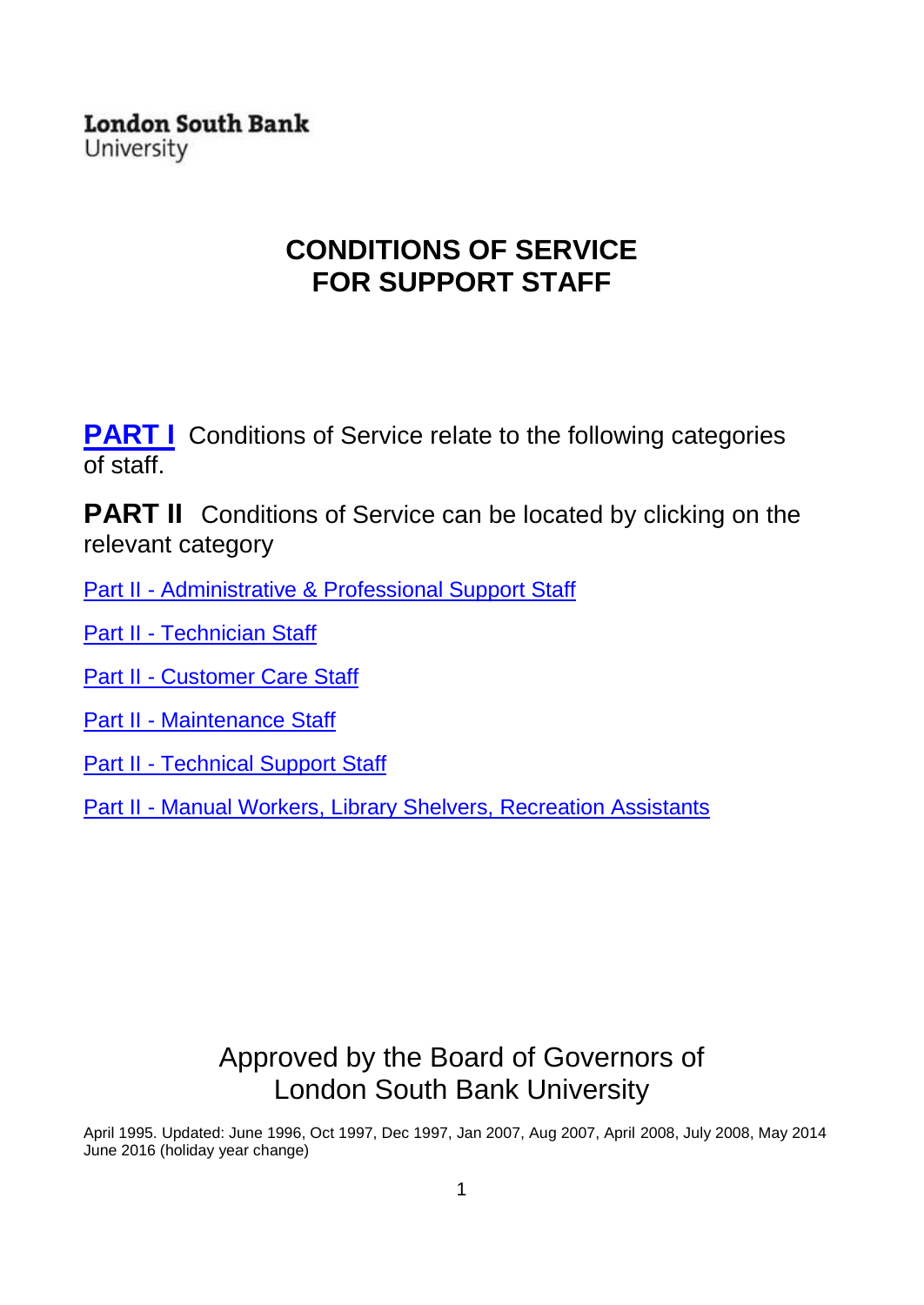#### <span id="page-1-0"></span>**PART I - CONTENTS RELEVANT ASSOCIATED DOCUMENTS,** *listed*

- **1. Authority**
- **2. Employee Rights**
- **3. Mobility**
- 
- **5. Notice**
- 
- *7.* **Remuneration**
- **8. Increments**
- **9. Promotion**
- **10. Acting Appointments**
- **11. Overtime**
- **12. Expenses**
- **13. Annual Leave**
- **14. Absence other than for Annual Leave**
- 
- 
- **17. Third Party Claims**
- 
- 
- **20. Adoption Leave & Pay** *Leave & Pay"*
- 
- *<u>or Compassionate Grounds,</u>*  **for Trade Union Activities or House Removal**
- **23. Development Training** *"Sponsored Study"*
- 
- 
- 
- 
- **28. Health and Safety**
- **29. Collective Bargaining**
- **30. Amendment to Conditions**

*below, can be accessed at the Human Resources web page [www1.lsbu.ac.uk/hr/newappointees.shtml](http://www1.lsbu.ac.uk/hr/newappointees.shtml)*

**4. Probation** *"Probationary Procedure for Support Staff"*

**6. Pension** *"Local Government Pension Scheme Details"* 

**15. Medical Certification** *"Sickness Leave Entitlements & Procedure to be followed in the event of sickness"* 

**18. Maternity Leave** *"Maternity and Paternity* **19. Paternity Leave** *Entitlements, Adoption*

**21. Family Leave** *"Parental Leave", Emergency Leave for Dependants", "Flexible Working"* **22. Leave of Absence on Religious** *"Discretionary and Special Leave Provisions"*

**24. Redundancy** *"Redeployment and Redundancy Procedure for Support Staff"* **25. Discipline** *"Disciplinary Procedure for Staff"* **26. Grievance** *"Grievance Procedure for Staff"*

*22. <b>Equality and Diversity - information and policy"*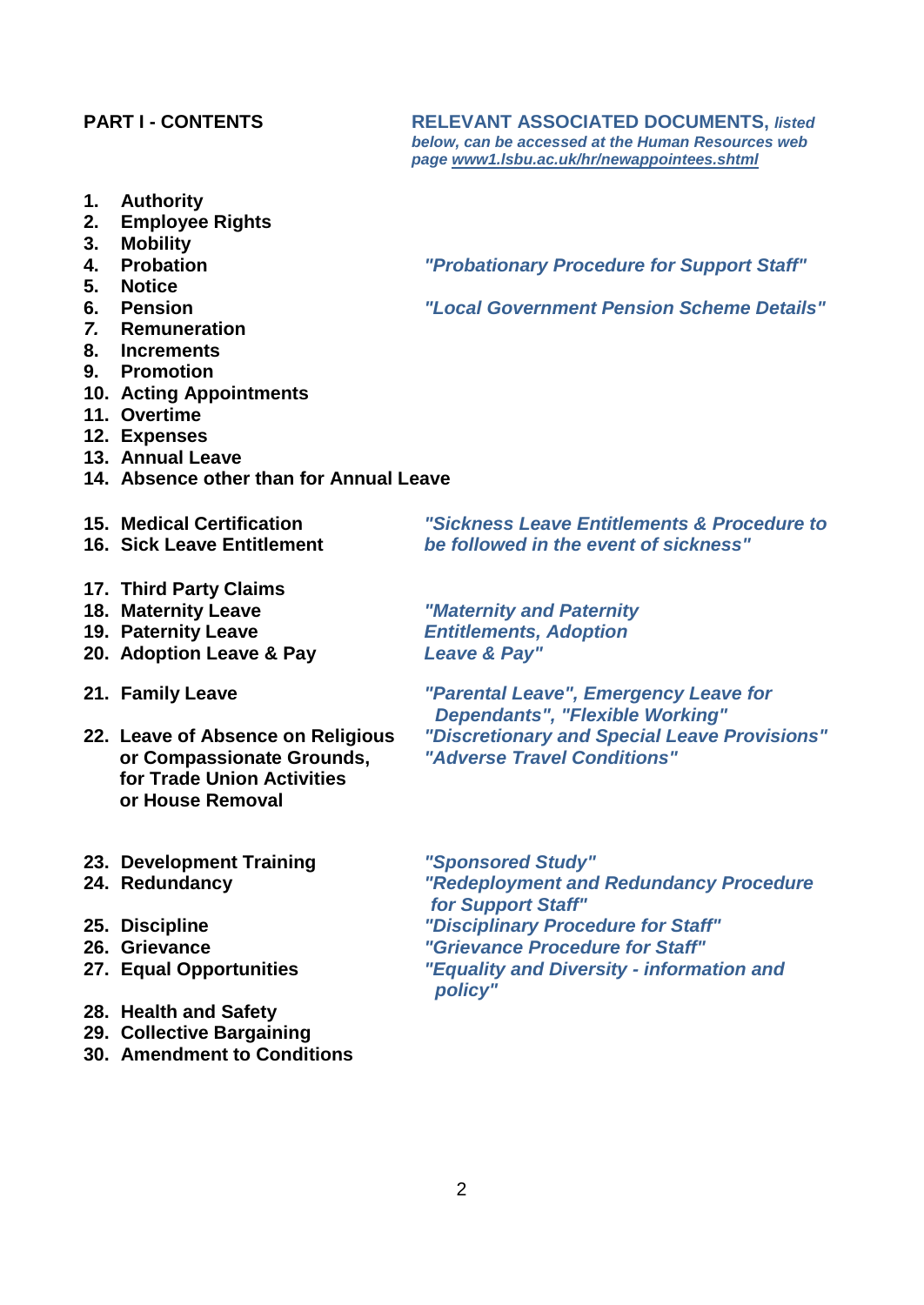### **CONDITIONS OF SERVICE FOR SUPPORT STAFF**

### **1. Authority**

1.1 London South Bank University (the University) is the employer, and the Director of Human Resources of the University is empowered to make all appointments on behalf of the University in conformity with procedures laid down by the Board of Governors of London South Bank University (the Board).

### **2. Employee Rights**

2.1 Nothing in these Conditions shall detract from, or be deemed to limit, the statutory rights of any employee under the Employment Protection Acts or any other relevant legislation or the right of any employee under the Memorandum and Articles of Association of the University.

#### **3. Mobility**

3.1 All appointments are made to the staff of the University and employees may be required to work in any of the premises in the occupation of the University. Normally, however, employees will not be moved either temporarily or permanently from one place to another unless the University considers that it is reasonably necessary to move the employee concerned, and then only after consultation with such employee and, if the employee so requests, his/her union representative.

### <span id="page-2-0"></span>**4. Probation**

- 4.1 All support staff appointments to Grades 2, 3, 4, 5, 6 and 7 are subject to a probationary period of twenty weeks' duration. An appraisal will be made after twelve weeks, or earlier if it is considered appropriate, and if the service of the employee is not then proving satisfactory then he/she will be so informed and advised of the action needed for improvement.
- 4.2 At the end of the twenty week probationary period the University will either confirm the appointment or extend the probationary period, as appropriate.
- 4.3 An employee appointed to grades listed in 4.1 (excepting Assistant Hall Managers and Hall Managers) may be dismissed after consultation with him/her at any time during the probationary period in accordance with paragraph 5.1 (paragraph 5.3 for Assistant Hall Managers and Hall Managers).
- 4.4 All support staff appointments to Grades 8, 9 and 10 are subject to a probationary period of one year's duration.

An appraisal will be made after six months, or earlier if appropriate, and if the service if the employee is not them proving satisfactory then he/she will be so informed and advised of the action needed for improvement.

4.5 At the end of the one year probationary period the University will either confirm the appointment or extend the probationary period, as appropriate.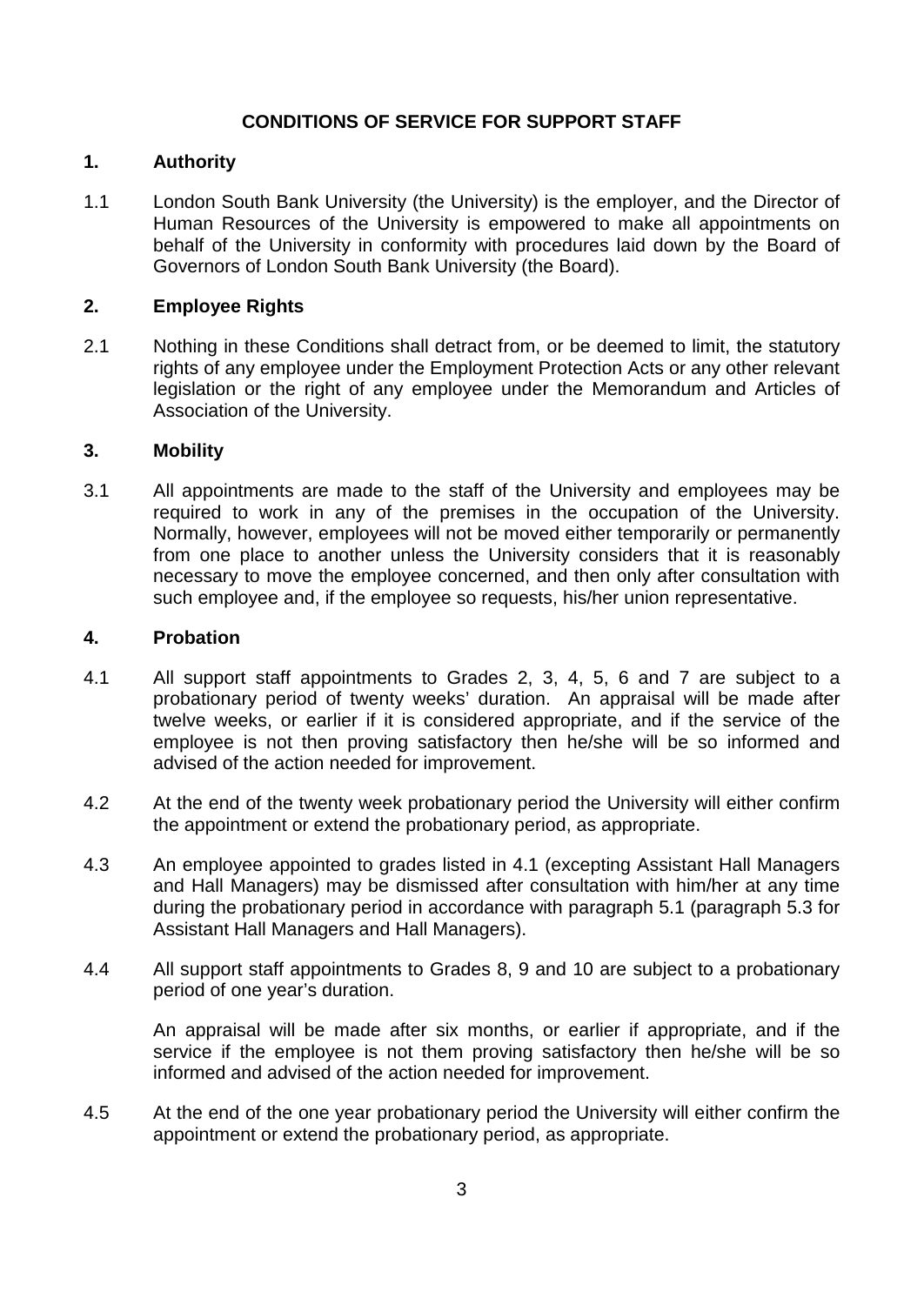- 4.6 An employee appointed to any grade listed in paragraph 4.4 may be dismissed after consultation with him or her in accordance with paragraph 5.3 below.
- 4.7 For all support staff there is a right of appeal against dismissal during the probationary period.
- 4.8 After confirmation of appointment the probationary period will count as permanent service in respect of all purposes for support staff.
- 4.9 Details of the University's *Probationary Procedure for Support Staff* can be found on the Human Resources Department (HRD) web site - See [AnnexA](#page-36-0) for link to document.

### **5. Notice**

- 5.1 During the probationary period an appointment to a grade detailed in 5.2 below may be terminated by either party giving one week's notice in writing (excepting Hall and Assistant Hall Managers, see 5.3).
- 5.2 For support staff on Grades 2, 3, 4, 5, 6 and 7 (excepting Hall and Assistant Hall Managers, see 5.4 and 5.5) confirmed appointments are subject to the following periods of notice of termination of employment:

The University will give:

- At least one month's notice for continuous service of less than five years.
- At least one week's notice for each year of continuous service if service is continuous for five years or more, but less than twelve years.
- At least twelve weeks' notice for continuous service of twelve years or more.

An employee must give at least one month's notice.

- 5.3 During the probationary period an appointment to a grade detailed in paragraph 5.4 and 5.5 below may be terminated by either party giving one month's notice in writing.
- 5.4 For support staff on Grades 8, 9 and 10, and for Hall Managers, termination of a confirmed appointment is subject to either party giving three months' notice in writing.
- 5.5 For Assistant Hall Managers termination of a confirmed appointment is subject to the following notice in writing:

The University will give:

• At least two months' notice for continuous service of less than nine years.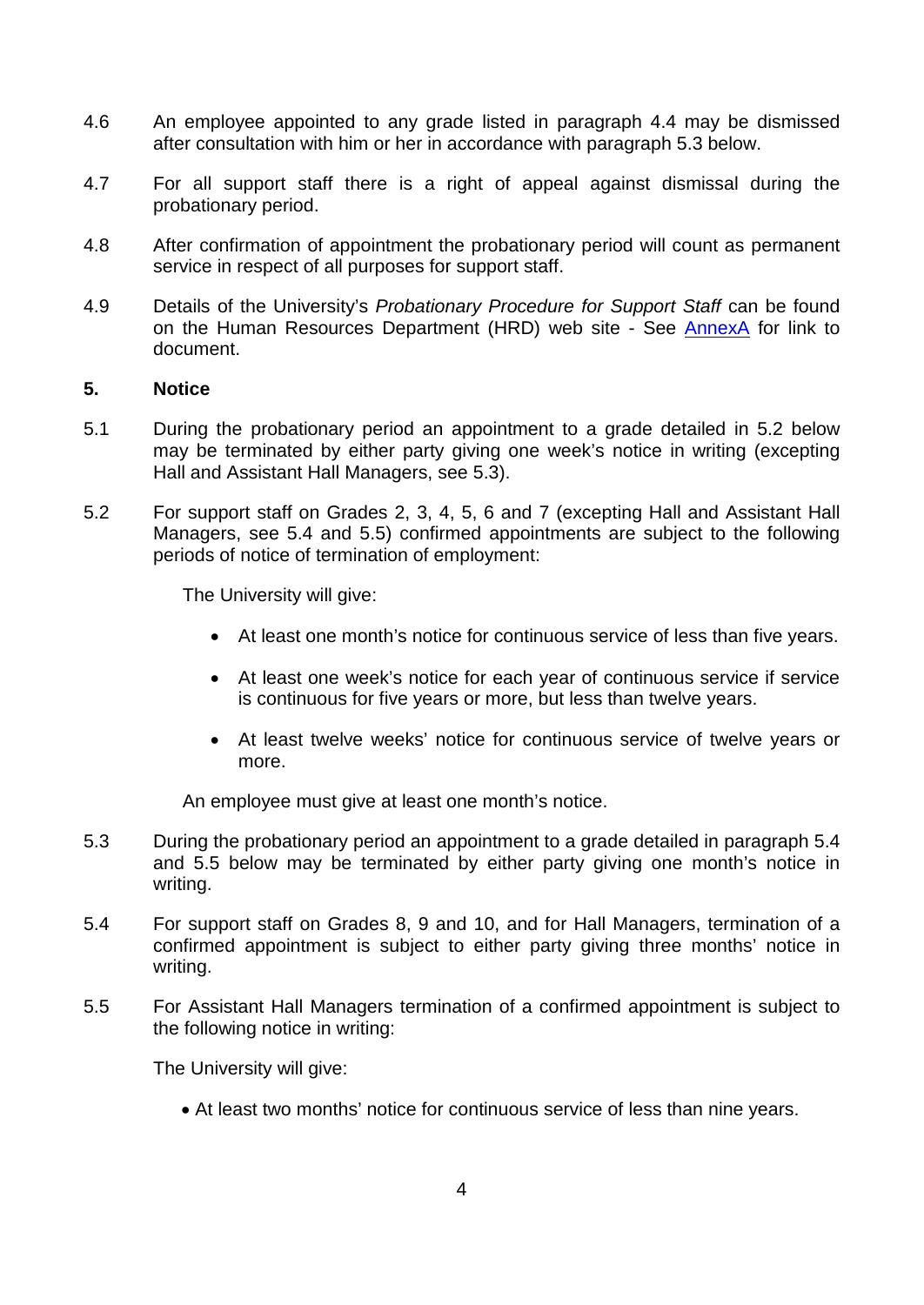- At least one week's notice for each year of continuous service if service is continuous for nine years or more but less than twelve years.
- At least twelve weeks' notice for continuous service of twelve years or more.

<span id="page-4-0"></span>An employee must give at least two months' notice.

5.6 With effect from 6 April 2011, the University does not operate a compulsory retirement age for its employees. An employee who decides to retire should inform his/her line manager in writing, with a copy to the Human Resources Department, as far in advance as possible and, in any event, in accordance with the notice periods as set out in paragraphs 5.2, 5.4 and 5.5, as applicable. For further details, refer to the *Retirement Procedure* on the HRD web site - See [AnnexA](#page-36-0) for link to document.

### <span id="page-4-1"></span>**6. Pension**

6.1 On joining the University all members of staff with a contract of three months or more are contractually enrolled into the Local Government Pension Scheme (LGPS), subject to scheme regulations. Where a contract of employment which is initially for less than three months' duration is extended so that its total duration is for 3 months or more, the employee will then be contractually enrolled into the LGPS.

An employee may opt out if he/she does not wish to join the pension scheme, following enrolment on appointment.

6.2 Details of the contribution rates and pay bands, together with further details of the LGPS scheme can be found at the London Pensions Fund Authority (LPFA) web site or in the document "*LGPS – A brief guide to the Local Government Pension*  **Scheme (LGPS)" -** See [AnnexA](#page-36-0) for hyperlinks.

### **7. Remuneration**

7.1 Support staff, appointed on nationally negotiated pay scales, will receive payment of salary in accordance with agreed rates of pay, details of which will be issued to new staff with a letter of appointment.

These rates of pay will take account of national recommendations which have arisen from negotiations between UCEA and the trades unions recognised at national level insofar as they have been adopted by the Board of Governors.

- 7.2 Employees are paid monthly by credit transfer to the employee's bank account, to be in the employee's account no later than the  $22<sup>nd</sup>$  day of each month. Normally, payments will be made in respect of work during that month.
- 7.3 A statement of all earnings and deductions is issued monthly to all employees, either in paper form or to view online, as appropriate.
- 7.4 A person employed on a part-time basis is paid at the same hourly rate as the equivalent full time post for that category of post, grade and spine point.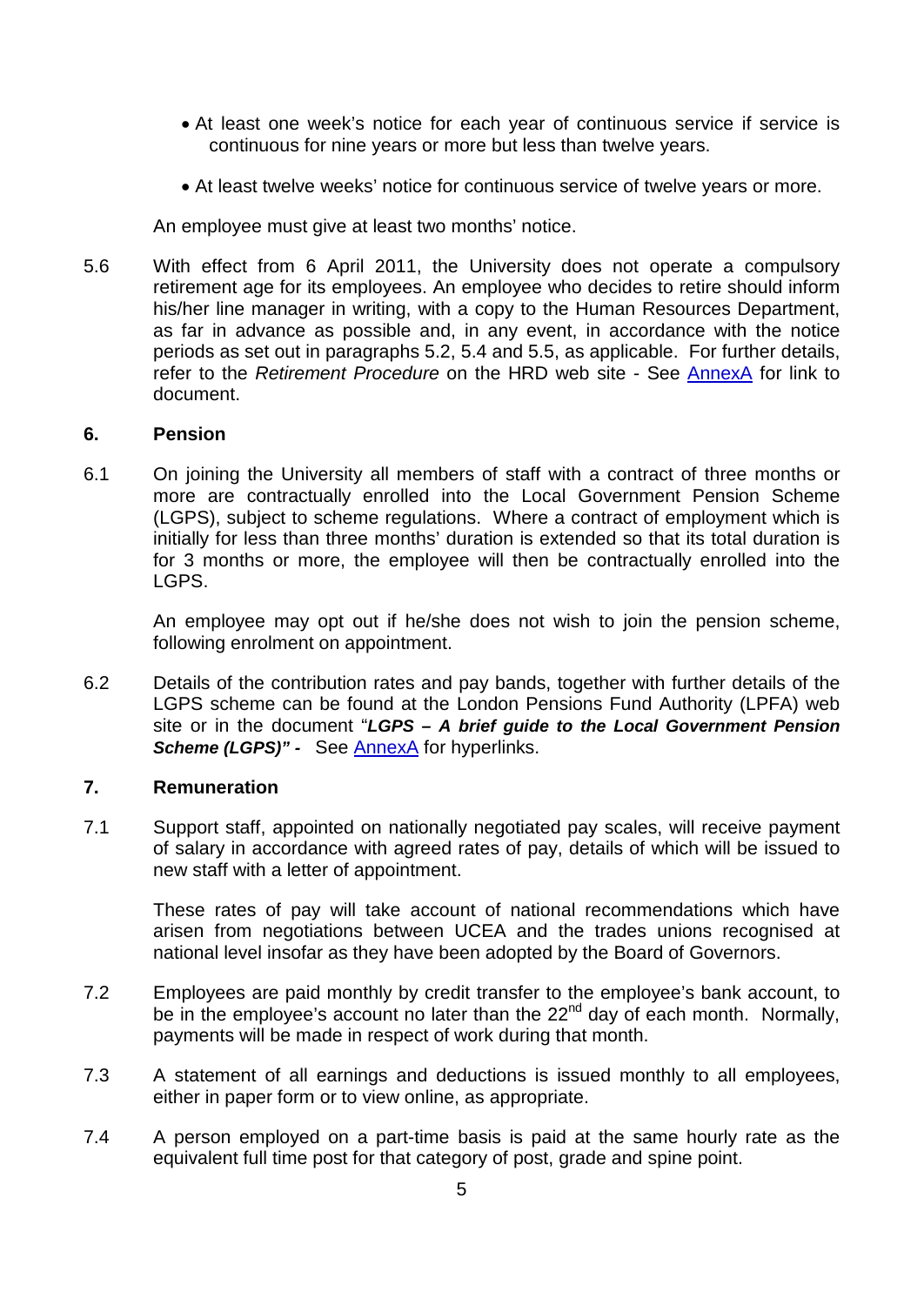7.5 A person employed part-time for the whole year is paid a direct proportion calculated on an hourly basis of the salary of a full-time employee of equivalent grade calculated as follows:

|     | Normal hours of work (excluding meal breaks)<br>worked by the part-time employee each week                                                                                          | X | Annual salary of full                                       |
|-----|-------------------------------------------------------------------------------------------------------------------------------------------------------------------------------------|---|-------------------------------------------------------------|
|     | Normal hours of work (excluding meal breaks)<br>worked by the full-time employee of equivalent<br>grade each week                                                                   |   | time employee                                               |
| 7.6 | The pay and annual leave entitlement of a person employed on a permanent basis<br>for a limited number of weeks in the year (known as Term Time Only) are<br>calculated as follows: |   |                                                             |
|     | Salary:                                                                                                                                                                             |   |                                                             |
|     | Weeks & hours worked by the Term Time Only<br>employee in the course of one year's employment                                                                                       | X | Annual salary of full time<br>employee                      |
|     | Weeks & hours of full time employee in the<br>equivalent grade in the course of one year's<br>employment                                                                            |   |                                                             |
|     | <b>Annual Leave Entitlement:</b>                                                                                                                                                    |   |                                                             |
|     | Weeks & hours worked by the Term Time Only<br>employee in the course of one year's employment                                                                                       | X | <b>Annual Leave</b><br>entitlement of full time<br>employee |
|     | Weeks & hours of full time employee in the<br>equivalent grade in the course of one year's<br>employment                                                                            |   |                                                             |

This type of employee should normally take their annual leave entitlement outside of the University term times or the weeks of attendance for duty identified in their contract of employment. However, a request to take leave during those periods will not be unreasonably refused. If any annual leave is taken during the term time, compensatory hours should be worked during the vacation time.

### **8. Increments**

8.1 Employees appointed on a salary scale are entitled to annual increments within the scale, providing their Dean/Director or Head of Department considers that they are carrying out their duties satisfactorily and that their conduct and general efficiency are satisfactory. In the event that an increment is withheld the employee will be advised of the reason and given the right to appeal.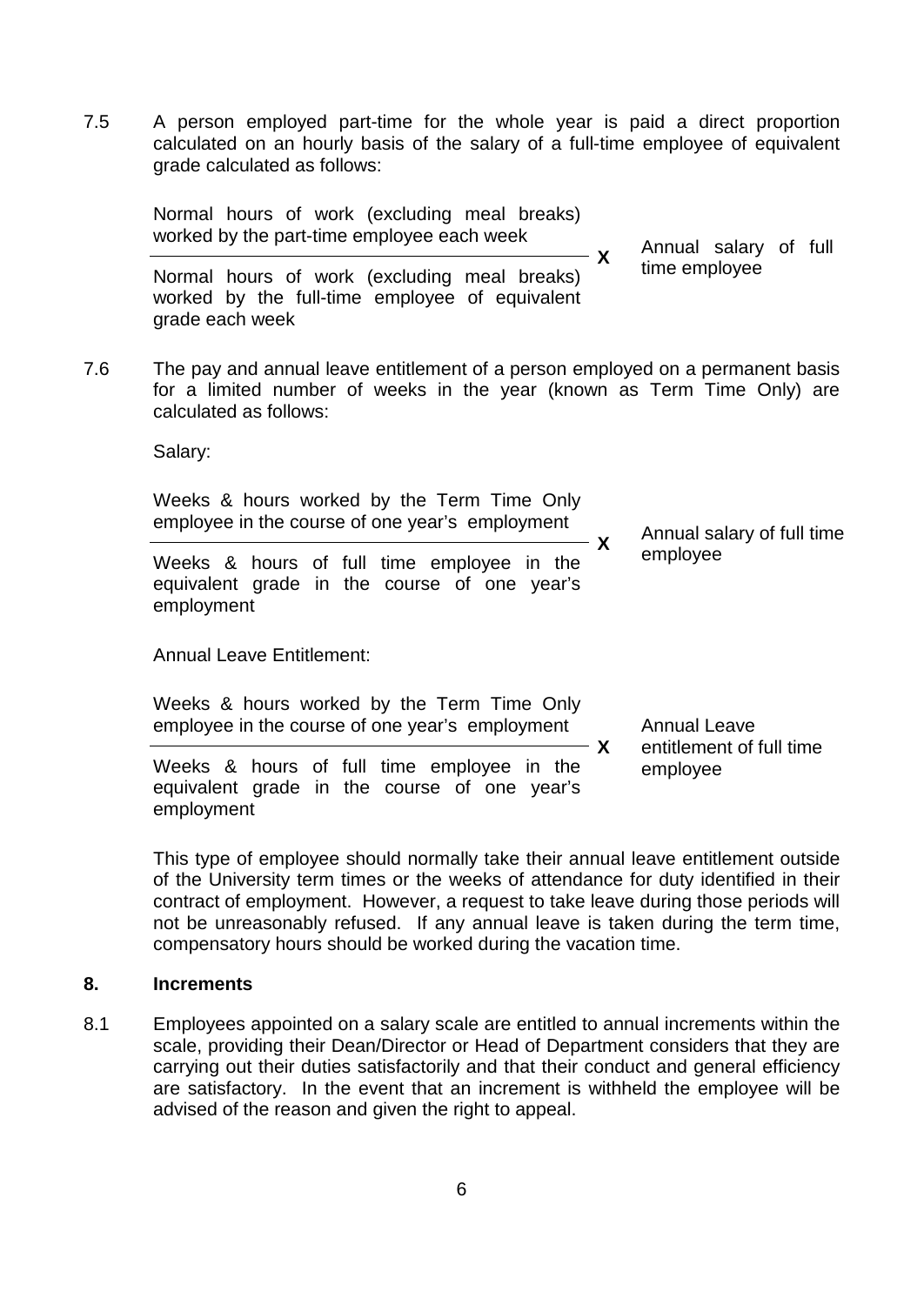- 8.2 The methods of calculating salaries for part-time employees ensure that part-time employees get an appropriate proportion of each increment.
- 8.3 Increments are awarded on and paid from the anniversary of the first day of the month during which the employee was appointed to his/her current grade.

### **9. Promotion**

- 9.1 Promotion within the University is subject to the University's recruitment and selection procedures which may involve internal advertisement only, or both internal and external advertisement in turn, or simultaneously.
- 9.2 On promotion a full-time employee who is promoted to a grade with a scale rate of pay normally will be placed on that grade scale at the lowest point of this scale, if that would give an immediate increase in salary of at least the difference between the salary at the lowest point on the scale and the salary at the first incremental point on that scale.
- 9.3 If the employee would not receive an increase of the size referred to in condition 9.2 if he/she were to be placed on the lowest point of the scale referred to in that condition, then he/she shall be placed on the next incremental point on the scale.
- 9.4 The salary of a part-time employee who is promoted will be increased immediately by applying the methods of calculation set out in section 7 to the salary which a fulltime employee would be paid if promoted in the same circumstances.

### **10. Acting Appointments**

- 10.1 Should any of the following circumstances exist for one month or more, but not more than twelve months, an employee may be granted acting status on the recommendation of the Dean/Director or Head of Department.
	- (a) a vacancy in a higher grade;
	- (b) the absence from duty other than annual leave, of a member of staff at a higher grade;
	- (c) the imposition of new duties caused by re-arrangement of work.
- 10.2 An acting appointment is subject to review at three monthly intervals, but carries with it no claim or right to the position temporarily occupied.
- 10.3 An acting appointment will be treated for remuneration purposes as a temporary promotion and the acting salary will be calculated in accordance with the provisions laid out in paragraphs 9.2 and 9.3.

### **11. Overtime**

11.1 Notwithstanding paragraphs 11.2 to 11.4 agreed overtime is payable to support staff on Grades 2, 3, 4, 5 and 6. Overtime is not payable to support staff on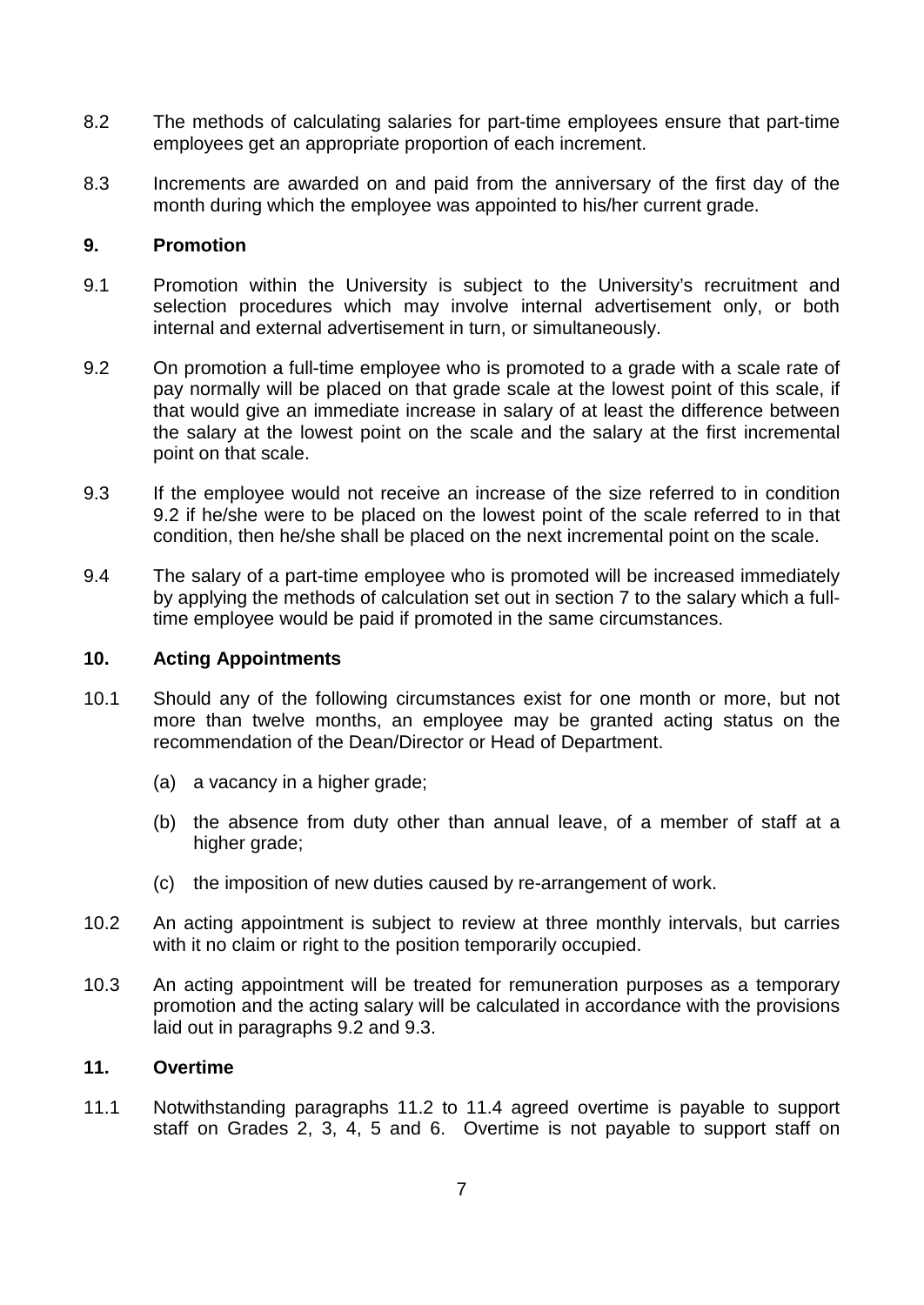Grades 7, 8, 9 and 10, with the exception of those staff in technician roles that were formerly on University Technician Grades.

- 11.2 Full-time employees will only be paid for overtime work which has been undertaken with the prior authorisation of the appropriate Dean/Director or Head of Department. In such cases, overtime rates are as detailed in Part II of this document.
- 11.3 If a part-time employee works extra hours, in any one week he/she will receive pay at the normal hourly rate until he/she has completed the total number of hours worked by a full-time employee in a similar post. Thereafter he/she shall be entitled to be paid at the appropriate rates as detailed in Part II.
- 11.4 A part-time employee whose normal working week consists of at least fifty percent of the time being worked on days other than Saturday and Sunday shall be entitled to enhanced rates of pay for week-end work.
- 11.5 A part-time employee recruited to work more than fifty percent of his/her working week on Saturday or Sunday shall not be entitled to enhanced rates of pay for weekend work.

### **12. Expenses**

12.1 Payment of authorised expenses incurred by employees during the course of their duty is in accordance with scales laid down from time to time by the Finance Department. Details of the scales are given in the Financial Regulations.

#### **13. Annual Leave**

Whenever an employee has entitlement to both contractual annual leave and statutory leave under the Working Time Directive and Regulations, the statutory leave entitlement shall be offset against the contractual leave entitlement.

- 13.1 The contractual annual leave entitlement for all support staff, except Manual Workers, Library Shelvers and Recreation Assistants (i.e. staff in posts formerly on University Manual Worker Grades) is as detailed in paragraphs 13.1.1 to 13.1.6.
- 13.1.1 The leave year commences on 1 August each year and ends on 31 July of the following year.
- 13.1.2 The annual leave entitlement is 26.5 working days.
- 13.1.3 Extra days are granted in respect of continuous long service as follows:

| After five years' service        | $ -$           | one day               |
|----------------------------------|----------------|-----------------------|
| After ten years' service         | $\sim 100$     | two days              |
| After fifteen years' service     | $\sim 100$     | three and a half days |
| After twenty years' service      | $\sim$         | five days             |
| After twenty five years' service | $\blacksquare$ | seven days            |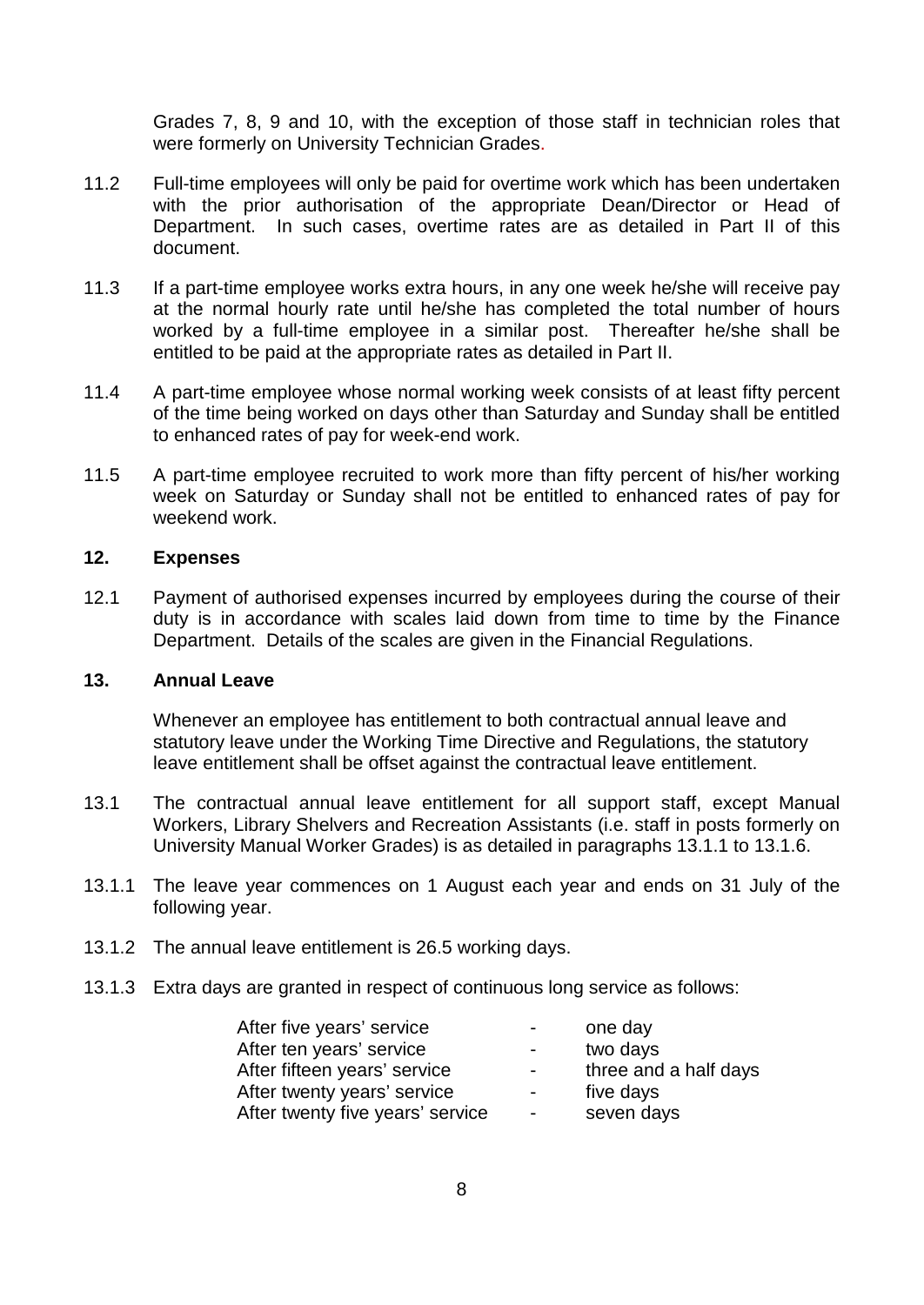- 13.1.4 Long service leave entitlement operates from the beginning of the leave year during which eligibility is achieved.
- 13.1.5 Up to five days**'** contractual leave may be carried forward to the next year but must be taken by the end of the December. Special permission from the appropriate line manager is required if any more leave is to be carried forward.
- 13.1.6 A member of staff joining the University part way through the leave year is allowed the appropriate proportion of leave and, with permission, may take a reasonable proportion of their annual leave entitlement before having earned it.
- 13.2 The contractual annual leave entitlement for Manual Workers, Library Shelvers and Recreation Assistants (i.e. staff in posts formerly on University Manual Worker Grades) is detailed in paragraphs 13.2.1 to 13.2.4:
- 13.2.1 The leave year commences on  $1<sup>st</sup>$  August and ends of  $31<sup>st</sup>$  July of each year.
- 13.2.2 Members of staff in these groups with up to five years' service are entitled to twenty days leave. Those with in excess of five years' service are entitled to twenty five days leave.
- 13.2.3 Application for leave must be submitted on the appropriate form by  $1<sup>st</sup>$  February. An employee will be informed of the decision as to whether or not leave may be taken by no later than  $28<sup>th</sup>$  February of that year.
- 13.2.4 Leave may not be carried forward from one year to another without the special permission of the Dean/Director or Head of Department (this applies equally to employees who have been on sick leave).
- 13.3 For all support staff, special application is required from staff wishing to take more than two weeks' holiday at one time.
- 13.4 For all staff, in each leave year, the entitlement to leave accrues on a daily basis, rounded up to the nearest half day.
- 13.5 Employees who leave the University's service having taken annual leave in excess of their entitlement will have salary deducted in respect of excess leave. Employees who leave the University's service not having taken their annual leave entitlement will receive salary in lieu.
- 13.6 Employees are required to obtain prior approval from their Dean/Director or Head of Department before taking leave. The timing of leave is granted subject to the operational needs of the service.
- 13.7 Employees' salaries include payment for the period of their annual leave and for such public holidays or days in lieu thereof as they shall be entitled to take.
- 13.8 An employee may request permission to carry forward annual leave from one year to the next so as to take long holidays abroad, or for any other personal reason. Such an application must be made at least six months prior to the first date of requested absence.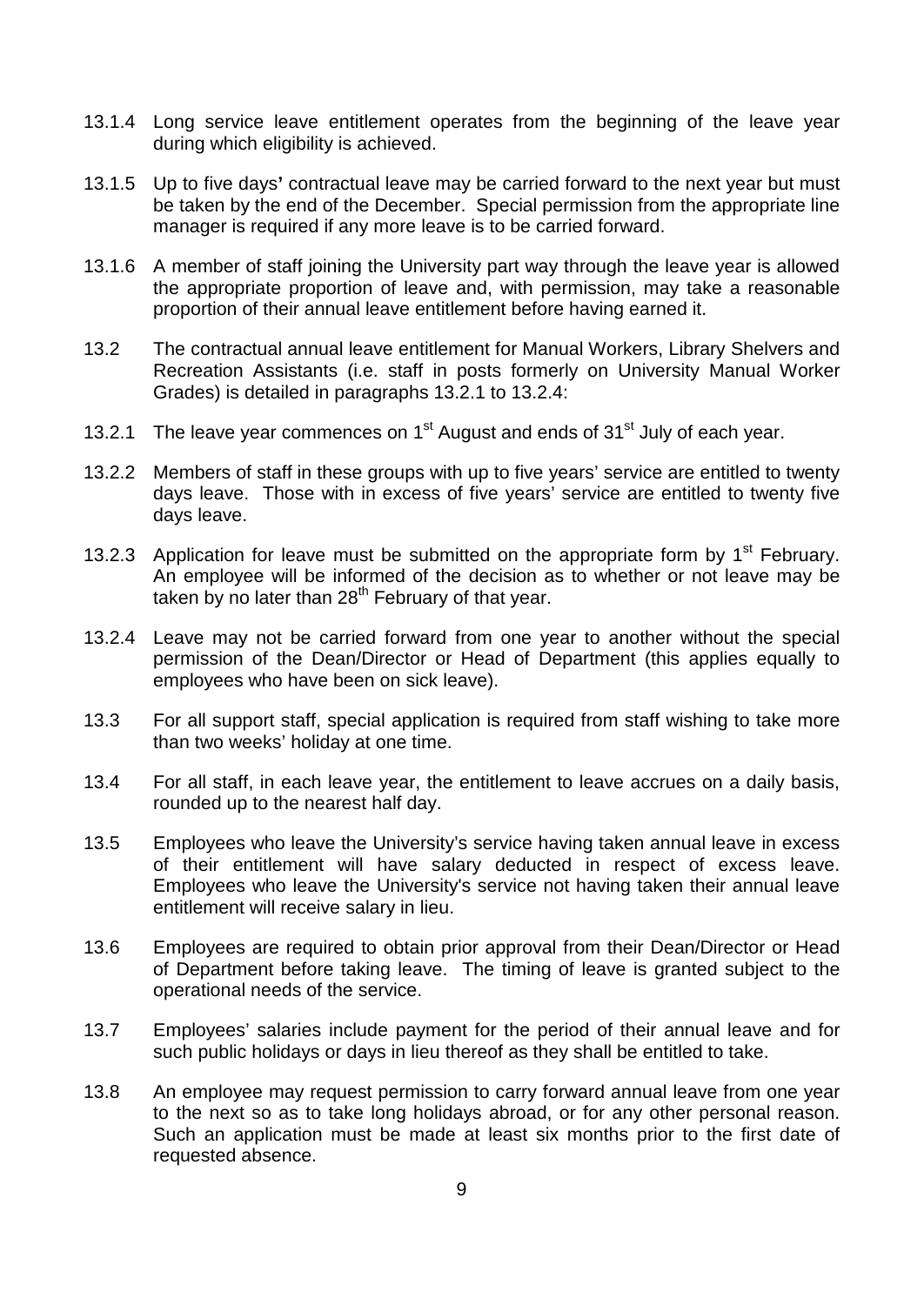- 13.9 Part Time Employees
- 13.9.1 Part time employees who work five days per week throughout the year are entitled to the same holiday as full-time employees with equivalent length of service.
- 13.9.2 Other part time employees who work throughout the year (but who do not work five days per week) are allowed an appropriate proportion of annual leave, long service leave, such proportion to be calculated on the following formula:

Normal hours of work (excluding meal breaks) worked by the part-time employee each week

**X** Number of hours' leave entitlement of full-time employee in equivalent grade and of equivalent length of service

Normal hours of work (excluding meal breaks) worked by a full-time employee of equivalent grade each week

- 13.9.3 When the University is closed on public bank holidays, part-time employees who work throughout the year but do not work five days per week are allowed the same proportion of time off in respect of the public holiday as the full-time employee, e.g. in a week in which there is one public holiday, each employee should work four fifths of their normal weekly hours. Where the public holiday falls on one of their normal working days they are required to make up the appropriate proportion of working hours not worked; where the public holiday falls outside their normal working days they may take off the appropriate proportion of the public holiday hours on another day, such adjustments to be at a time arranged with the appropriate line managers
- 13.9.4 During a period of unpaid service, the employee does not accrue contractual annual leave.

### **14. Absence other than for Annual Leave**

14.1 Employees absent for any reason (other than when taking annual leave) must notify their department as early as possible on the first day of absence.

### **15. Medical Certification**

- 15.1 If an employee is unfit to work, a self-certification form must be submitted to the Human Resources Department from the first day of sickness for the first seven days (including Saturday and Sunday) of any absence.
- 15.2 If the employee continues to be unfit to work for more than seven days (including Saturdays and Sundays) a hospital or doctor's statement, or fit note, must be submitted to the Human Resources Department on the eighth day of sickness, and at continuous intervals thereafter.
- 15.3 After a period of sickness absence of more than seven days, a statement issued by the doctor should specify the last date on which the staff member will be unfit to work and confirm that no further assessment will be required thereafter.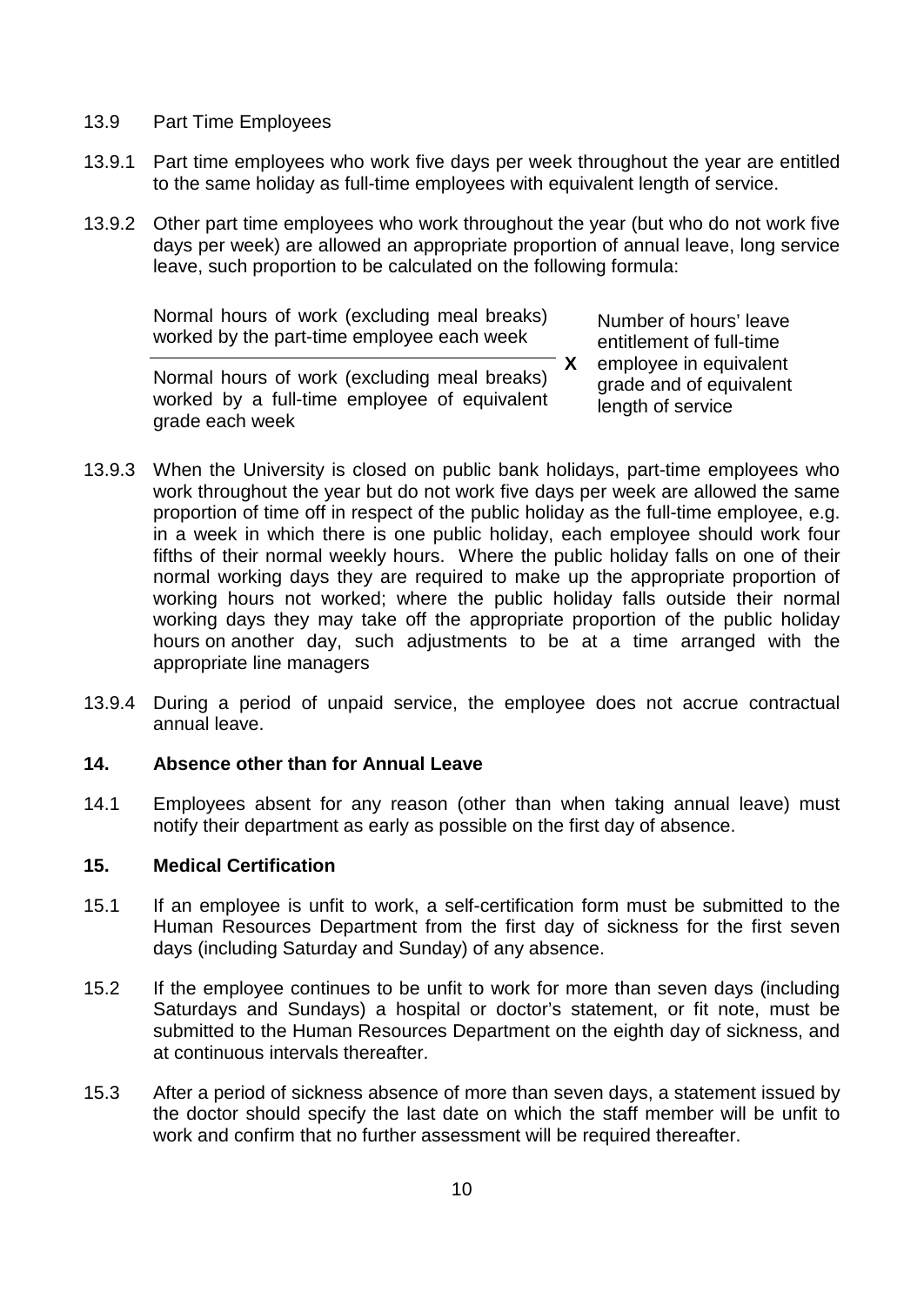- 15.4 Employees taking frequent absences may, after written notice, be required to submit a medical statement from the first day of subsequent absences.
- 15.5 The University reserves the right to require an employee who is sick or injured to undergo a medical examination by a doctor of the University's choice, either as a condition of allowing the employee to return to work or as a condition of paying sickness pay under section 16.
- <span id="page-10-0"></span>15.6 Procedural provisions/requirements are detailed in the document *Sickness Leave entitlements & Procedure to be followed in the event of sickness*. See [AnnexA](#page-36-0) for link to document on the Human Resources web pages.

### **16. Occupational Sick Leave and Pay Entitlements**

16.1 During sick leave the full amount of the normal monthly salary is paid for the periods set out below under the heading 'Full Pay', according to length of service, and half the amount of normal monthly salary is paid from the end of those periods for the periods set out below under the heading 'Half Pay', according to length of service, subject in all cases to the relevant deductions being made therefrom**.**

| 16.2 | Length of Service                         | Full Pay                                              | Half Pay                         |
|------|-------------------------------------------|-------------------------------------------------------|----------------------------------|
|      | During first year of service              | 1 month                                               | nil                              |
|      | and after completing four months' service | $(21 \text{ days})$<br>1 month<br>$(21 \text{ days})$ | 2 months<br>$(43 \text{ days})$  |
|      | During second year of service             | 2 months<br>(43 days)                                 | 2 months<br>$(43 \text{ days})$  |
|      | During third year of service              | 4 months<br>(86 days)                                 | 4 months<br>$(86 \text{ days})$  |
|      | During fourth and fifth years of service  | 5 months<br>$(108 \text{ days})$                      | 5 months<br>$(108 \text{ days})$ |
|      | After completing five years' service      | 6 months<br>(130 days)                                | 6 months<br>$(130 \text{ days})$ |

- 16.3 After these periods have expired the University has the discretion to extend them in individual cases.
- 16.4 The periods of service set out in paragraph 16.2 must have been completed before the first day of the sick leave in question to qualify for the relevant periods of entitlement. Earlier periods of paid sick leave during the twelve months immediately preceding the first day of absence will be deducted from the relevant periods of entitlement. No account is taken of any absence, which in accordance with paragraph 16.5, is not treated as sick leave.
- 16.5 The following periods of absence are not counted against sick leave entitlement, where agreed by the Director of Human Resources:
	- (i) absence arising from an accident occurring to an employee in the course of his/her duty;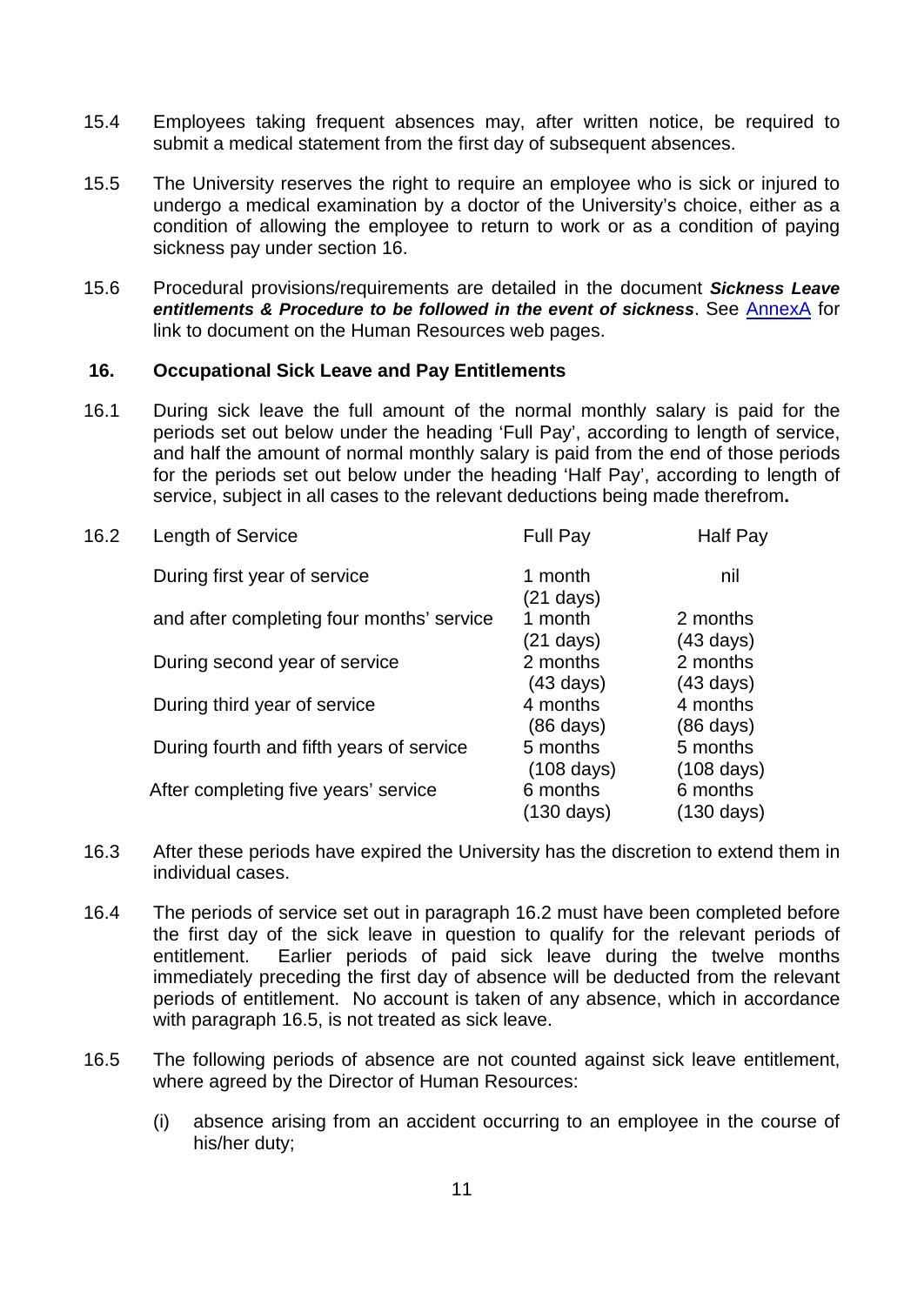- (ii) absence due to an infection or industrial disease contracted by an employee while on duty.
- 16.6 An employee who falls sick during the course of his/her annual leave is regarded as being on sick leave from the date of the first medical statement provided by a doctor or hospital in respect of that sickness, and after return to work is entitled to take the balance of his/her holiday at a date convenient to the University within the same leave year.
- 16.7 Payments during the period of sick leave are calculated by reference to the normal salary of the employee, excluding overtime but including any enhanced rate for shift work, night work, split duty and work on Saturday and/or Sunday, which would have been worked as part of the normal working week. There will be deducted from such payments the full amount of:
	- (a) Employment and Support Allowance (ESA) claimed from the Department for Work and Pensions if the employee, whilst on full pay, is excluded from Statutory Sick Pay.
	- (b) Industrial Injuries Benefits under Social Security Acts and as amended; and
	- (c) Compensation under the Workmen's Compensation Acts and/or Employer's Liability Acts.
- 16.8 A married woman paying reduced National Insurance contributions and in consequence not entitled to the full amount of Employment and Support Allowance (ESA) is for the purpose of sick leave payments deemed to be fully insured and an amount equivalent to that which a fully insured person would receive will be deducted from wages or salary whilst on full pay. This provision applies only to women who are excluded from their entitlement to Statutory Sick Pay. The amount so deducted will not be more than the normal wage or salary payment for the period of absence.
- 16.9 Statutory Sick Pay, where payable, will be offset against Occupational Sick Pay, where payable, so that the combined entitlements do not exceed normal full pay, or normal half pay, as appropriate.

Where a member of staff receives Employment and Support Allowance (ESA) the amount of the ESA will be deducted from Occupational Sick Pay, so that the combined entitlements do not exceed normal full pay, or normal half pay, as appropriate.

The employee is under an obligation to declare his/her entitlement to benefits defined in paragraph 16.7 and any subsequent alteration to circumstances affecting such entitlement.

16.10 The University reserves the right to ask successful job applicant to complete a medical questionnaire prior to appointment. Similarly, staff who have long periods of sickness absence or frequent short sickness absences may be asked to see the University's medical adviser, in line with the *Procedure for Dealing with Sickness Absence*, which can be found on the Human Resources Department web pages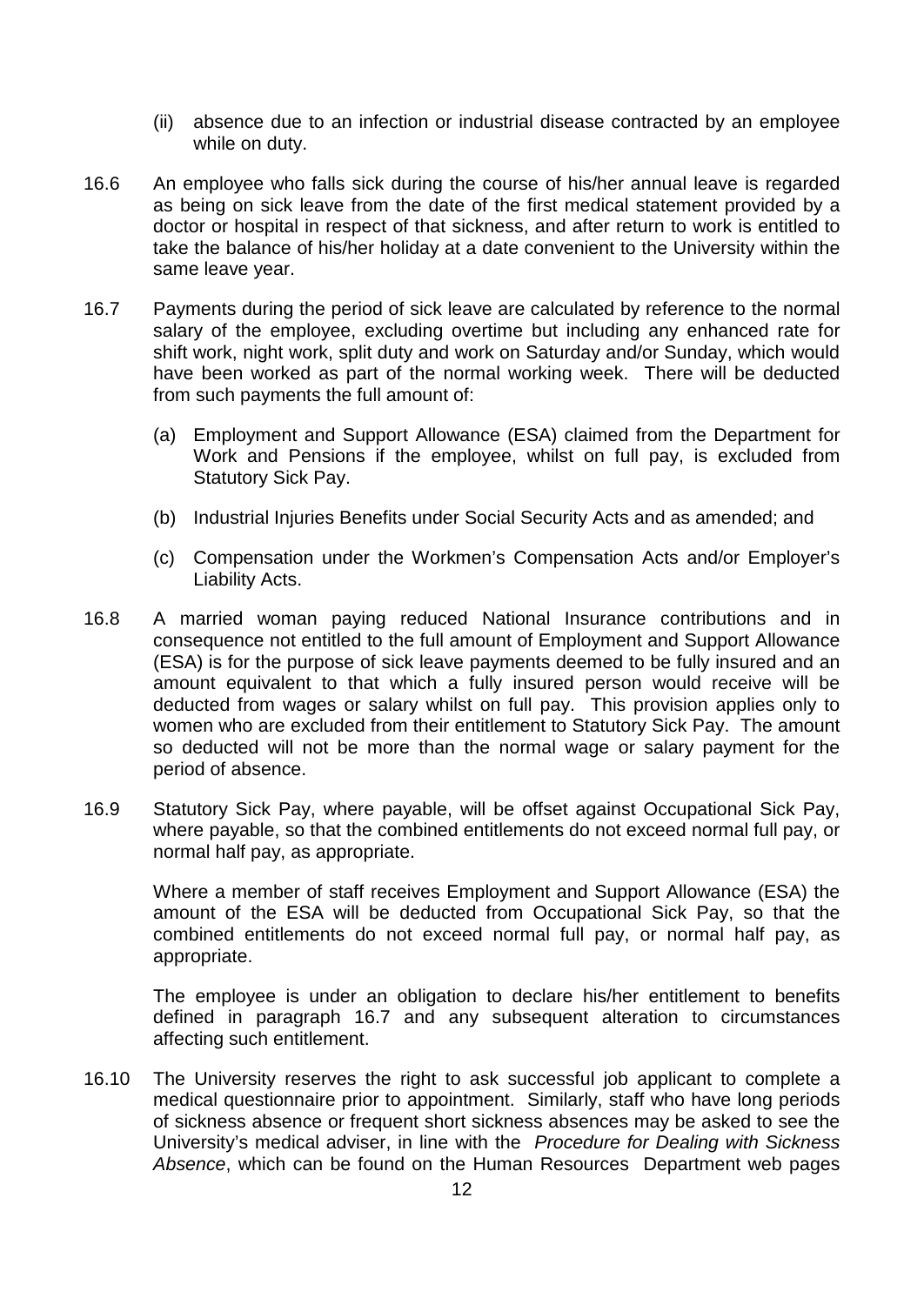within the document *Sickness Leave entitlements & Procedure to be followed in the event of sickness*. See [AnnexA](#page-36-0) for link to document.

### **17. Third Party Claims**

17.1 An employee absent as a result of an accident which occurs otherwise than in the course of his/her duty for which damages may be recoverable from a third party, may not be entitled to Statutory Sick Pay. In this event the University shall pay his/her sickness allowance for the appropriate periods specified in paragraph 16.2, subject to the employee undertaking to refund to the University the amount equivalent to such deductions included in the amount of damages received. Any period of absence in a case where a refund is made in full will not be recorded as sick leave for sick pay purposes only, but will be recorded as sick leave for absence monitoring purposes.

### <span id="page-12-0"></span>**18. Maternity Leave and Pay**

18.1 Maternity Leave

Details of maternity leave entitlements can be found in the sections *Statutory Maternity Leave (SML)* and *Time Off for Antenatal Care* within the document, *Maternity and Paternity Entitlements, Adoption Leave & Pay* on the Human Resources Department web pages. See [AnnexA](#page-36-0) for link to document.

All maternity leave (whether with or without pay) will count for incremental purposes in line with the proviso detailed in paragraph 8.1.

18.2.1 Maternity Pay

(a) Details of Statutory Maternity Pay can be found in the section *Statutory Maternity Pay (SMP)* within the document, *Maternity and Paternity Entitlements, Adoption Leave & Pay* on the Human Resources Department web pages. See [AnnexA](#page-36-0) for link to document.

(b) Occupational Maternity Pay:

Employees who are pregnant or who have just given birth will be eligible to receive a total of 18 weeks' Occupational Maternity Pay (OMP) if:

- they have at least 1 year's continuous service prior to the expected date of childbirth
- they give the University at least 28 days' notice in writing of the date on which they wish to start receiving OMP (unless they have already done so when giving the notice required for Statutory Leave, which must be given no later than the end of the  $15<sup>th</sup>$  week before the expected week of childbirth) – see *Maternity and Paternity Entitlements, Adoption Leave & Pay, Section B,*  **Statutory Maternity Leave.** See [AnnexA](#page-36-0) for link to document.
- they provide medical evidence of the date their baby is due and, where appropriate, born. This will normally be a maternity certificate (form Mat B1),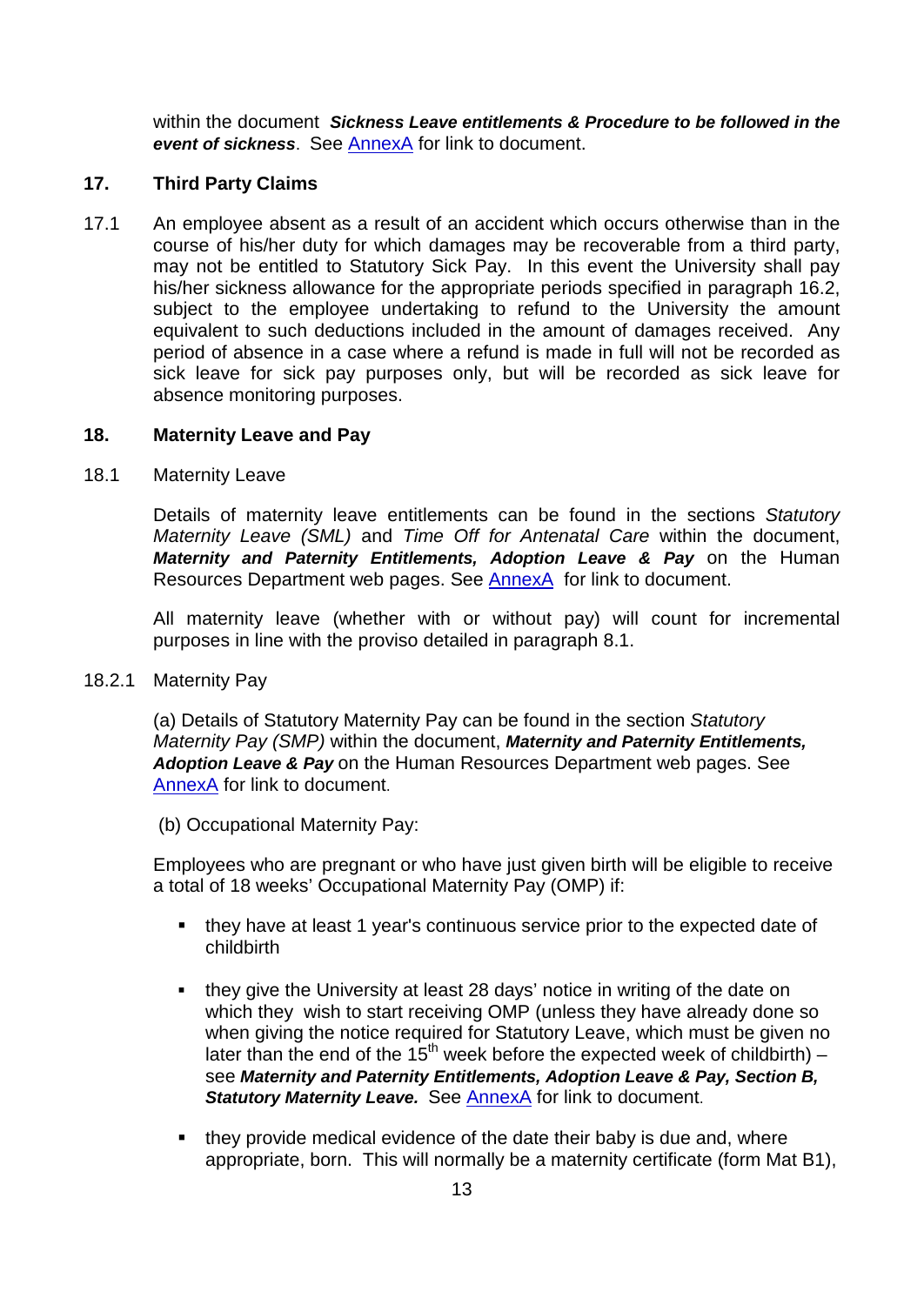which must be signed by the doctor or midwife no earlier than 20 weeks before the expected week of childbirth.

OMP is payable only when an employee is absent from work. This will normally be when an employee is on maternity leave or because she is absent from work for a pregnancy-related reason in the four weeks immediately preceding the expected week of childbirth.

18.2.2 OMP is payable as follows:

For the first 4 weeks - full pay For the next 2 weeks - 90% of full pay For the next 12 weeks - half pay

The final 4 weeks of OMP at half pay will be withheld and is payable only if the employee has returned to work and completed 3 months' service.

18.2.3 Offsetting occupational maternity entitlements against statutory maternity entitlements

When an employee is eligible to receive both Occupational Maternity Pay (OMP) and Statutory Maternity Pay (SMP) or Statutory Maternity Allowance (SMA) the following will apply:

- a) (i) during the first 6 weeks OMP is offset against SMP, or
	- (ii) during the first 6 weeks OMP will be reduced by the amount of SMA. You will be required to provide evidence from the Department of Works & Pensions confirming the amount of SMA you will receive.

The employee therefore receives no more than her occupational entitlement for this period.

- b) during the subsequent 12 weeks, when OMP is at half pay, SMP or SMA, as applicable, is payable in addition to OMP, unless the combined total exceeds full pay. In this event OMP is reduced by the excess amount so the employee receives a maximum of full pay.
- 18.2.4 Stillbirths

In the event of a stillbirth occurring up to and including the twenty fourth week of pregnancy the University's sick pay provisions would apply. In the event of a stillbirth occurring after the start of the twenty fifth week of pregnancy, the normal maternity entitlements would apply.

18.3 All payments made by the University to the employee under paragraph 18.2.2 shall go towards discharging any liability of the University under the Social Security Contributions and Benefits Act, 1992, to pay maternity pay.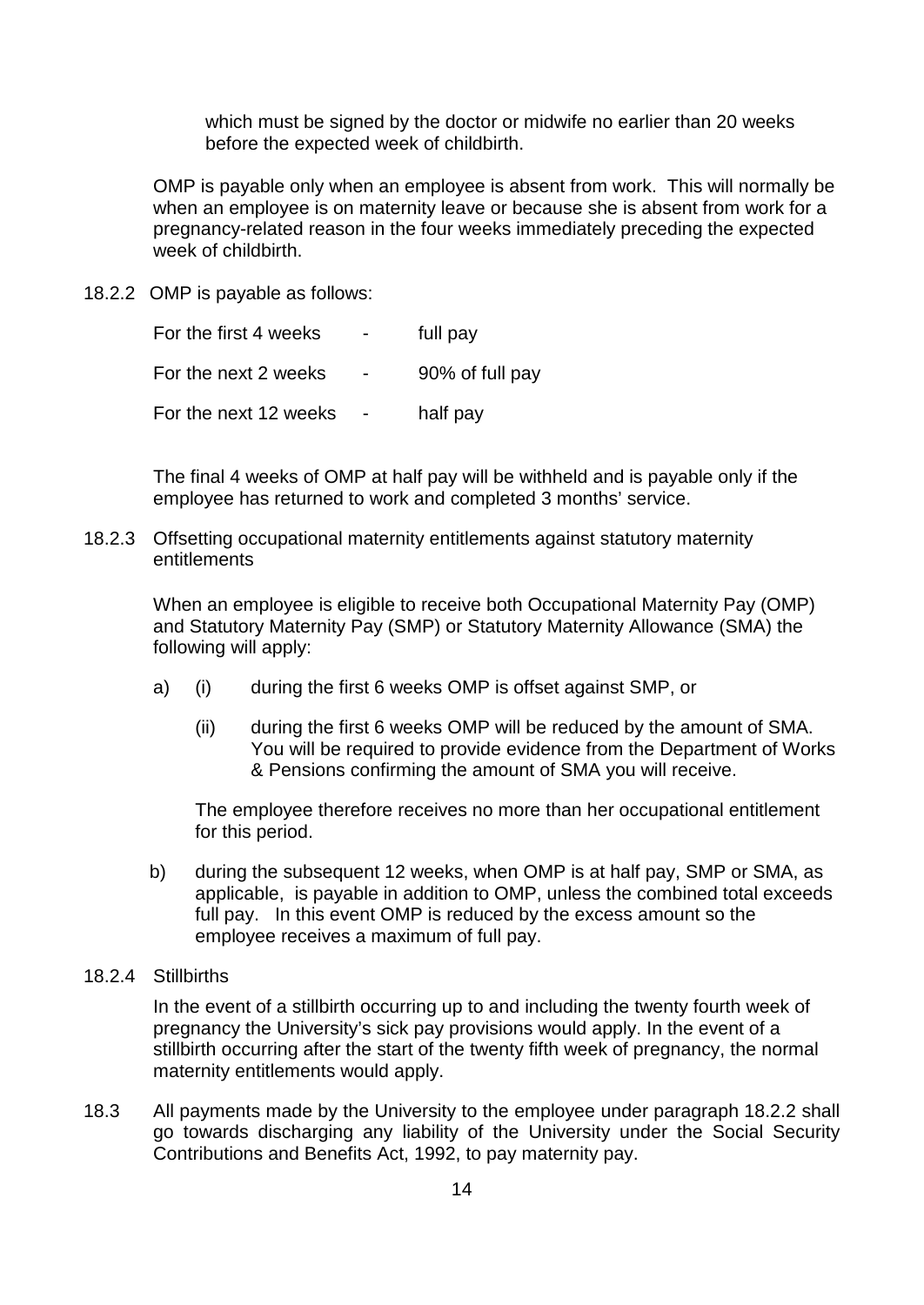In so far as the rights accorded to the employee under paragraph 18.2.2 exceed those accorded to the employee under the Act, the employee shall only be entitled to such additional rights if she complies with her obligations under paragraph 18.2.1.

### <span id="page-14-0"></span>**19. Paternity Leave and Pay**

[1](#page-0-0)9.1 Employees are entitled to 1 week's<sup>1</sup> Occupational Paternity Leave (OPL) paid at full salary, regardless of length of service. Where an employee qualifies for Statutory Paternity Leave (SPL), this 1 week's paid leave will be incorporated into their statutory leave, thereby providing for 1 week of the paternity leave to be paid at full salary.

Any Statutory Paternity Pay (SPP) due to the employee during the OPL will be offset against Occupational Paternity Pay (OPP), so that the employee receives no more than full pay in this week.

19.2 Staff with 26 weeks' service, ending with the week immediately preceding the  $14<sup>th</sup>$ week before the expected week of confinement, may be eligible for Statutory Paternity leave and pay, as detailed in the section *Paternity Leave & Pay* within the document *Maternity and Paternity Entitlements, Adoption Leave & Pay* on the Human Resources Department web pages. See [AnnexA](#page-36-0) for link to document.

### <span id="page-14-1"></span>**20. Adoption Leave and Pay**

 $\overline{a}$ 

- 20.1 Where a member of staff adopts a child aged under 5 years, i.e. up to 4 years and 364 days, at the date of placement, and is the primary carer of the child, eligibility and entitlement to adoption pay will be the same as the University's maternity scheme. They will be eligible to receive a total of 18 weeks' OAP if they:
	- a) have at least 1 year's continuous service with the University ending with the week in which they were notified of being matched with a child for adoption,
	- b) give the University at least 28 days' in writing of the date they wish to start receiving OAP (unless they have already done so when giving the notice required for leave),
	- c) provide documentary evidence from their UK recognised adoption agency that they have been matched with a child for adoption (normally this will be a 'matching certificate').

Where the member of staff is also eligible for Statutory Adoption Pay, the two entitlements will be offset in the same manner as Occupational Maternity Pay and Statutory Maternity Pay.

 $1$  A week is based on a member of staff's usual working pattern, so if, for example, they work Mondays and Tuesdays only, a week would be 2 days, and if they work Monday to Friday, a week would be 5 days.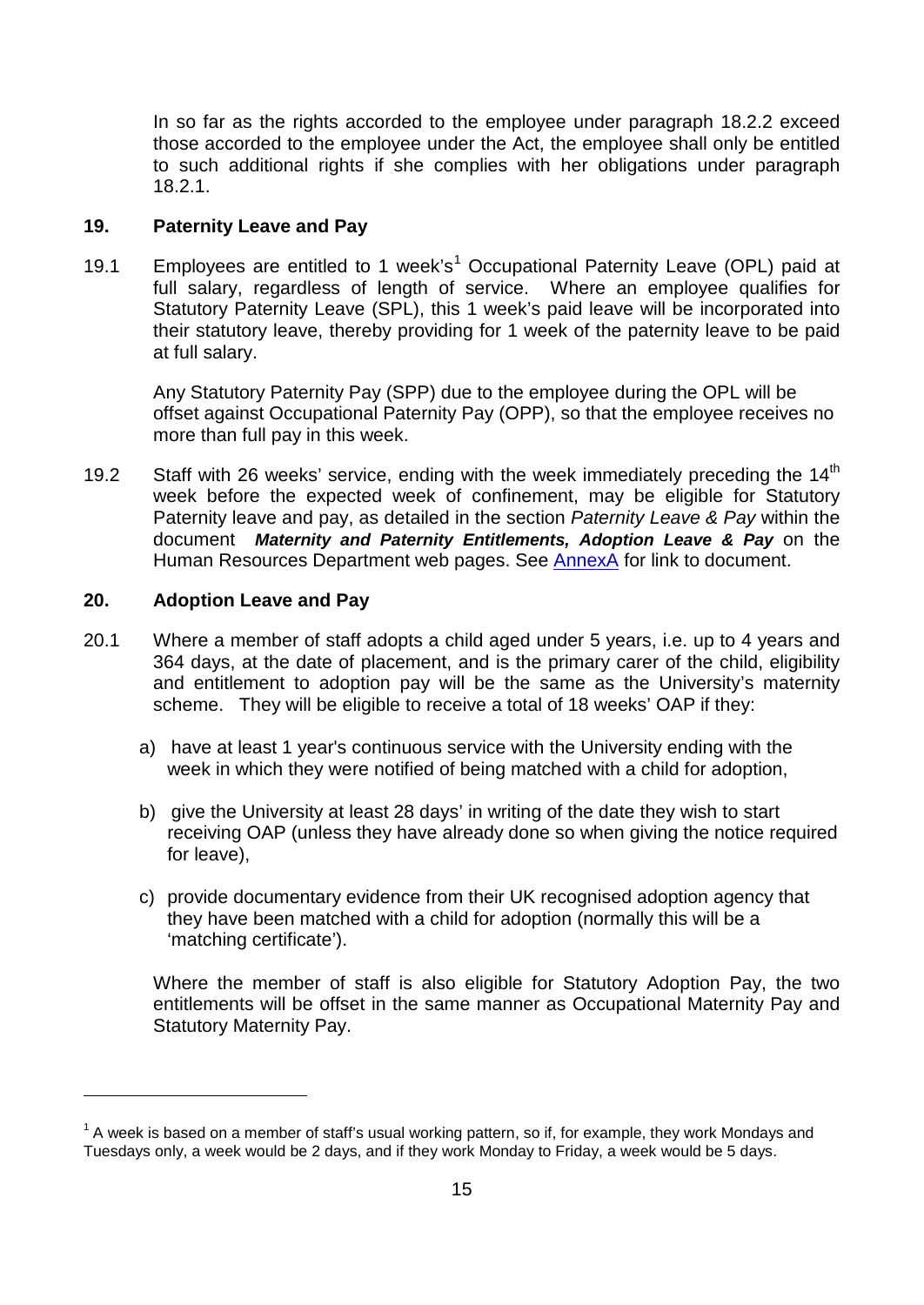20.2 Where both parents are employed by the University, only one parent may qualify for LSBU adoption leave and pay, whilst the other may qualify for Paternity Leave & Pay and Parental Leave.

This provision applies in the same manner where parents are in same sex relationships.

20.3 An employee who adopts a child aged 5 years or more years at the date of placement, may be eligible for statutory entitlements to adoption leave and pay and paternity leave, as well as for parental leave, details of which can be found on the Human Resources Department web pages in

the sections *Adoption Leave and Pay* and *Paternity Leave and Pay* within the document, *Maternity and Paternity Entitlements, Adoption Leave & Pay* 

<span id="page-15-1"></span>and the document *Parental Leave.* See [AnnexA](#page-36-0) links to documents.

#### **21. Family Leave**

21.1 Details of *[Parental Leave](http://www.lsbu.ac.uk/hr/docs/parental-leave.doc), [Emergency Leave for Dependants](http://www.lsbu.ac.uk/hr/docs/emergency-leave-for-dependants.doc)* and *[Flexible Working](http://www.lsbu.ac.uk/hr/docs/flexible-working.doc)* can be found on the Human Resources Department web pages. See [AnnexA](#page-36-0) for links to documents.

### <span id="page-15-0"></span>**22. Leave of Absence on Religious or Compassionate Grounds, for Trade Union Activities or House Removal**

22.1 Guidance Notes covering *[Discretionary and Special Leave Provisions](http://www.lsbu.ac.uk/hr/docs/discretionary-and-special-leave-provisions.doc)* and *[Adverse](http://www.lsbu.ac.uk/hr/docs/adverse-travel-conditions.doc)  [Travel Conditions](http://www.lsbu.ac.uk/hr/docs/adverse-travel-conditions.doc)* can be found on the Human Resources web pages. See [AnnexA](#page-36-0) for links to documents.

### <span id="page-15-3"></span>**23. Development Training**

- 23.1 The University may assist employees wishing to attend courses and conferences in connection with their posts and for the purpose of improving their ability to undertake their duties.
- 23.2 The *[Sponsored Study Policy](http://www.lsbu.ac.uk/osdt/sponsored/index.html)* can be found on the Human Resources Department, Organisational & Staff Development Team web pages. See [AnnexA](#page-36-0) for link.

#### <span id="page-15-2"></span>**24. Redundancy**

- 24.1 In the event of redundancy all reasonable efforts will be made to offer suitable alternative employment within the University.
- 24.2 An employee who becomes redundant will be eligible for the appropriate payment under the terms of the Employment Rights Act 1996 and the Employment Equality (Age) Regulations 2006 or as determined under the University's Redeployment and Redundancy Procedure.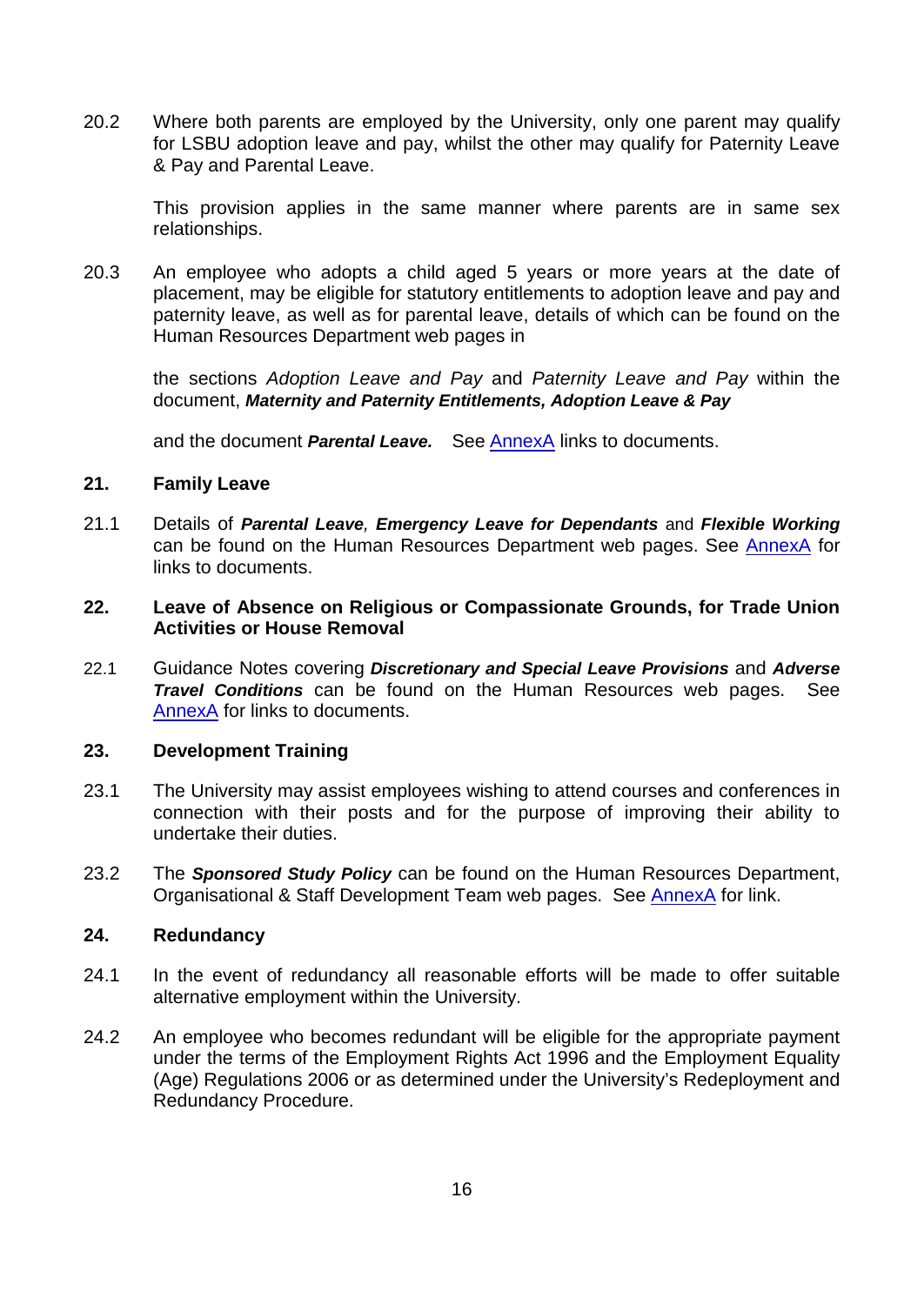24.3 As an employee of the University you are bound by the *[Redeployment and](http://www.lsbu.ac.uk/hr/docs/support-redeployment-redundancy-procedure.doc)  [Redundancy Procedure for Support Staff](http://www.lsbu.ac.uk/hr/docs/support-redeployment-redundancy-procedure.doc)* details of which can be found on the Human Resources web pages. See [AnnexA](#page-36-0) for link to document.

### <span id="page-16-0"></span>**25. Discipline**

25.1 As an employee of the University you are bound by the terms of the *[Disciplinary](http://www.lsbu.ac.uk/hr/docs/disciplinary-procedures-updated-apr-2012.doc)  [Procedure for Staff](http://www.lsbu.ac.uk/hr/docs/disciplinary-procedures-updated-apr-2012.doc)* details of which can be found on the Human Resources web pages. See [AnnexA](#page-36-0) for link to document.

### <span id="page-16-2"></span>**26. Grievance**

- 26.1 The *University Grievance Procedure* may be used to resolve a grievance held by a member of staff against the University as an employer or against another member of staff acting on behalf of the University.
- 26.2 As an employee of the University you are bound by the terms of the *[Grievance](http://www.lsbu.ac.uk/hr/docs/support-grievance-procedures-aptc-staff.doc)*  **[Procedure for](http://www.lsbu.ac.uk/hr/docs/support-grievance-procedures-aptc-staff.doc) Staff** details of which can be found on the Human Resources web pages. See [AnnexA](#page-36-0) for link to document.

### <span id="page-16-1"></span>**27. Equality and Diversity**

27.1 The University is an equal opportunities employer. A copy of the *Equality, [Diversity](http://www.lsbu.ac.uk/diversity/policy/index.htm)  [and Inclusion Policy Statement](http://www.lsbu.ac.uk/diversity/policy/index.htm)* can be found via the Equality and Diversity web page. See [AnnexA](#page-36-0) for link.

#### <span id="page-16-3"></span>**28. Health and Safety**

28.1 The *[Health and Safety Policy Statement](http://www.lsbu.ac.uk/safety/HSpolicies/policies/hspolicy.pdf)* can be found via the Health and Safety web page. See [AnnexA](#page-36-0) for link.

### **29. Collective Bargaining**

29.1 The Board of Governors of the University supports the system of collective bargaining and encourages all its employees to be in membership of a trade union or staff association recognised by the Board of Governors as the staff representation on its negotiating and consultative bodies.

#### **30. Amendment to Conditions**

- 30.1 These Conditions of Service may be amended and added to by the Board of Governors of the University after consultation with staff through the Management/Union Joint Negotiating Committees. Updated versions will be made available on the Human Resources Department web pages.
- 30.2 Staff will be notified of any amendments and additions to the Conditions of Service and date from which they apply (such date to be no earlier than one month after the date of the notice given). As from that date, the amendments and additions shall become terms of the contracts of employment of the members of staff concerned.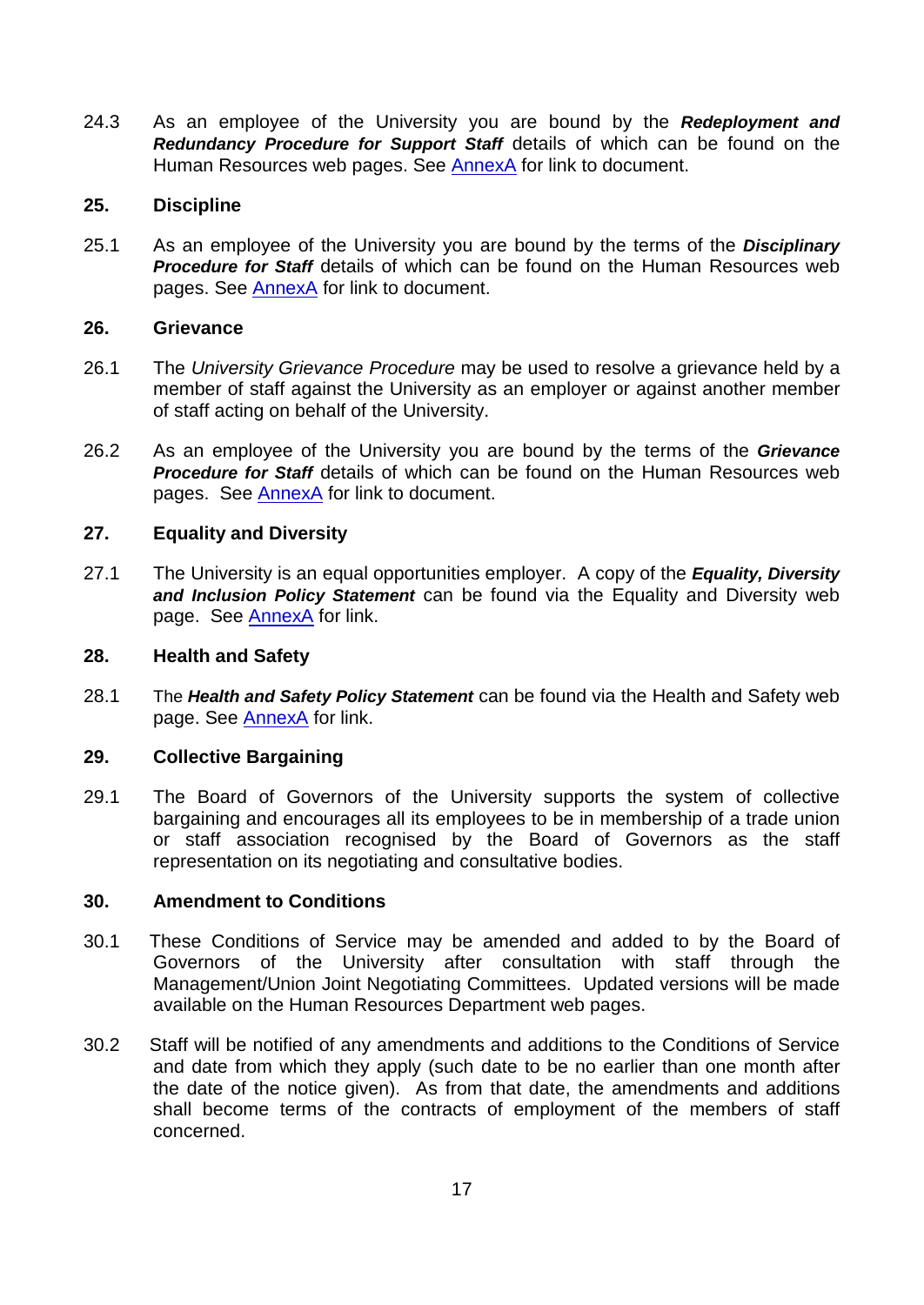**London South Bank** University

### **CONDITIONS OF SERVICE FOR SUPPORT STAFF**

## **PART II**

These conditions of service relate to the following categories of staff:

# <span id="page-17-0"></span>**Administrative & Professional Support Staff**

- Contents: 1. Hours of Work
	- 2. Overtime
	- 3. Amendments and Additions

### **Approved by the Board of Governors of London South Bank University**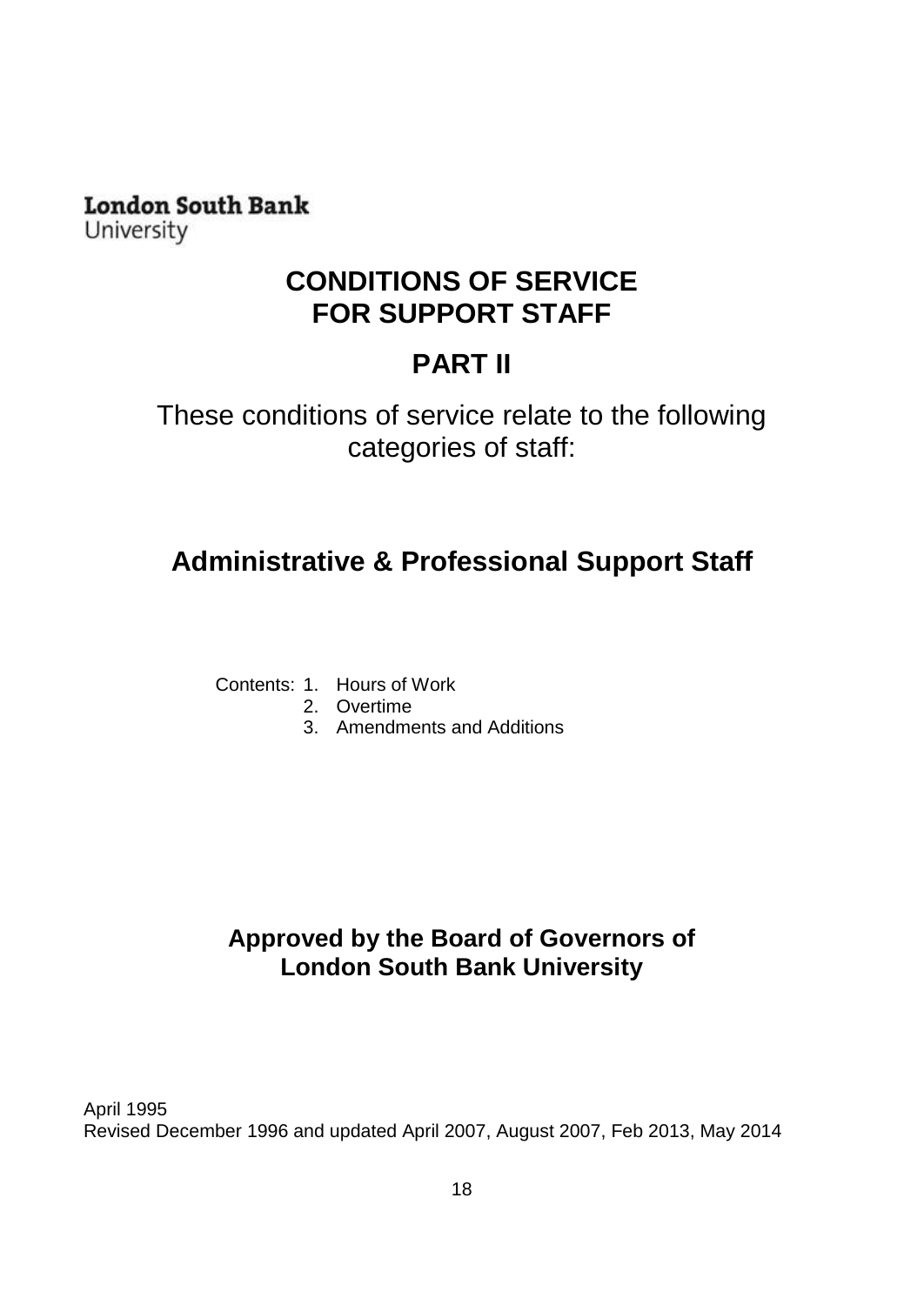### **CONDITIONS OF SERVICE FOR SUPPORT STAFF**

These conditions, together with Part I shall apply to all categories of support staff listed on the front of this document who accept an offer of appointment to the service of London South Bank University (the University). A copy of these conditions shall be made available to each aforementioned member of staff of the University on offer of appointment, and such members of staff who accept appointment shall be deemed to have full notice of them.

### 1. **Hours of Work**

- 1.1 Full time members of staff will work thirty-five hours per week, exclusive of all meal breaks.
- 1.2 Normal hours of work are 9.00 am to 5.00 pm (with one unpaid hour for lunch) but may be varied to suit the needs of the Department, School or section. If it is found necessary to vary these hours after the date of appointment, this will be subject to consultation with the staff concerned. Some members of staff are required in their terms of contract to work in the evenings or on a shift basis. In these circumstances staff will not normally be expected to begin duty before 8.00 a.m. or finish after 10.00 p.m. and normally for not more than one evening a week in term time. In such cases they are allowed a compensating equivalent time off duty during normal working hours to be taken at a time agreed by management. When a member of staff works until 9.00 pm or later, a half hour break in working hours before 5.00 pm is allowed on the same day (and pro rata for shorter periods).
- 1.3 Computer staff hours of work are normally 9.00 am to 5.00 pm (with one hour lunch break). Where members of staff are required to work shifts, letters of appointment will state this and a special shift allowance is then payable.
- 1.4 Library & Learning Resources staff are normally required to work on a shift basis but are not expected to begin duty before 8.00 am or to finish after 10.00 pm.
	- (i) Each member of the full time staff is normally required to work one evening a week in term time but may also be required to work one evening a week during certain weeks in the vacation. Such evening work does not count as overtime and no extra or overtime payment will be made in respect thereof, but allowance for this time is made as follows:

(a) equivalent time off during the employee's normal hours of work to be taken at times agreed by management on site, after consultation with the member of staff concerned, and

(b) when a member of staff works until 9.00 pm a break of one hour before 5.00 pm is allowed on the same day (or pro rata for shorter periods).

1.5 Residential staff are required to work thirty-five hours per week, on a rota system, to cover weekends and Bank Holidays and this may involve a six-day working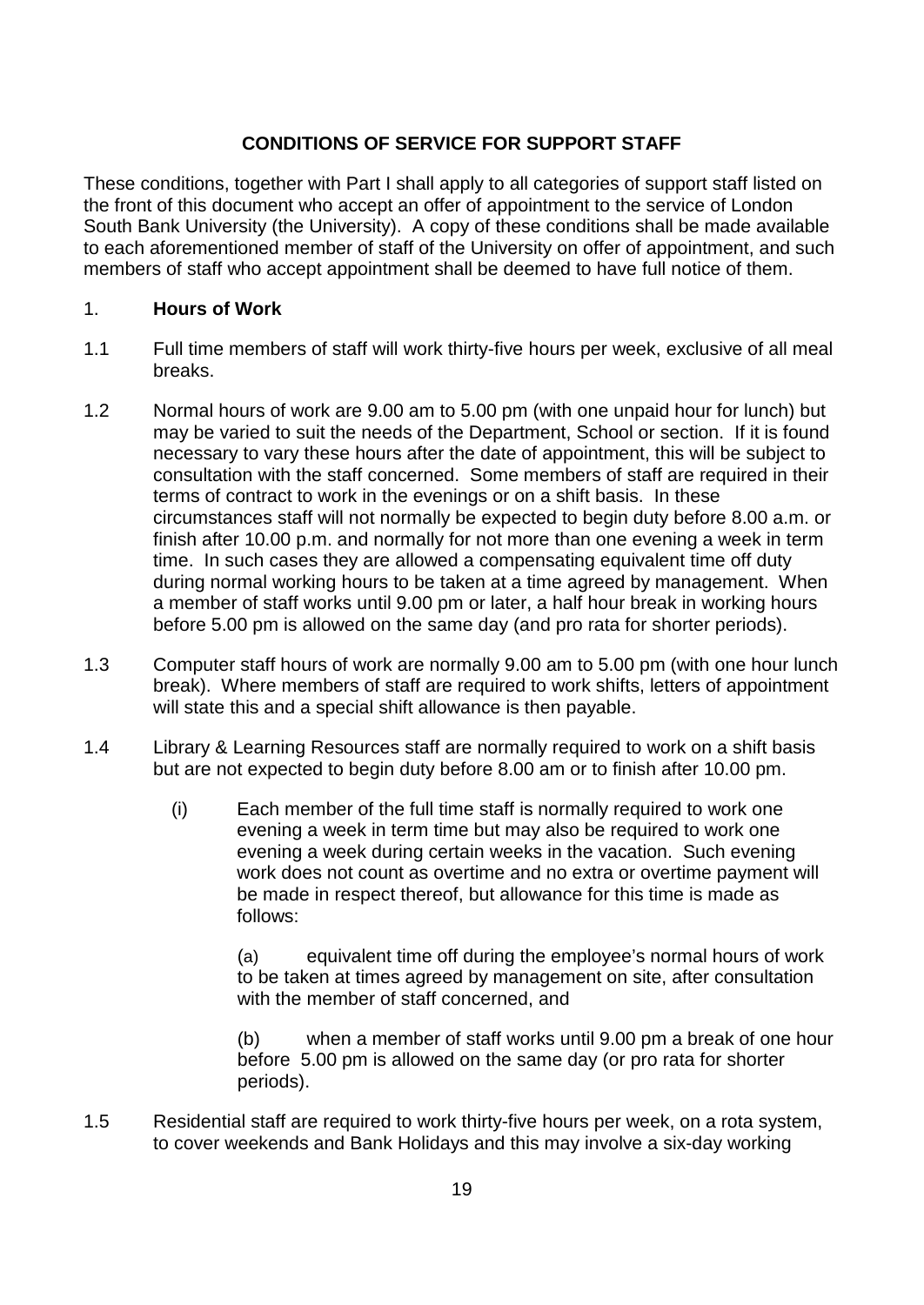week. Details of this will be specified in the letter of appointment. Where staff are required to work on a Bank Holiday time off in lieu will be granted.

1.6 Hours worked in excess of thirty-five hours per week will be paid as overtime in accordance with paragraph 2.

### 2. **Overtime**

2.1 Overtime may be worked only at the request of management. Payment for overtime will be calculated on the basis of a normal working week of thirty five hours per week but excluding all payments which are not consolidated into the normal hourly rates. Compensation will be made, after consultation with the employee, and at the discretion of the Dean/Director or Head of Department, in one of the following ways:

### (i) **Monday to Friday**

- (a) payment at time and a half for each hour or part of an hour worked outside of normal hours, **or**
- (b) equivalent time off during normal working hours and half pay for each extra hour or part of an hour worked, **or**
- (c) for every extra hour worked one and a half hours off in lieu during normal working hours and pro rata for parts of extra hours worked.

#### (ii) **Saturday and Sunday**

- (a) payment at double time for each hour or part of an hour worked outside of normal hours, **or**
- (b) equivalent time off during normal working hours and normal pay for each extra hour or part of an hour worked, **or**
- (c) for every extra hour worked two hours off in lieu during normal working hours and pro rata for parts of extra hours worked.

#### (iii) **Bank Holidays**

- (a) payment at double time for each hour or part of an hour worked and time off in lieu for hours worked, **or**
- (b) for each extra hour worked, two hours off in lieu during normal working hours plus payment for normal time (pro rata for parts of extra hours worked).
- 2.2 Claims for payment must be authorised by the appropriate manager and processed in accordance with the University's *Overtime for Support Staff – Authorisation Procedure*. They will be paid one month in arrears.
- 2.3 Support staff on Grades 7, 8, 9 and 10 are not eligible to claim payments at enhanced rates for overtime work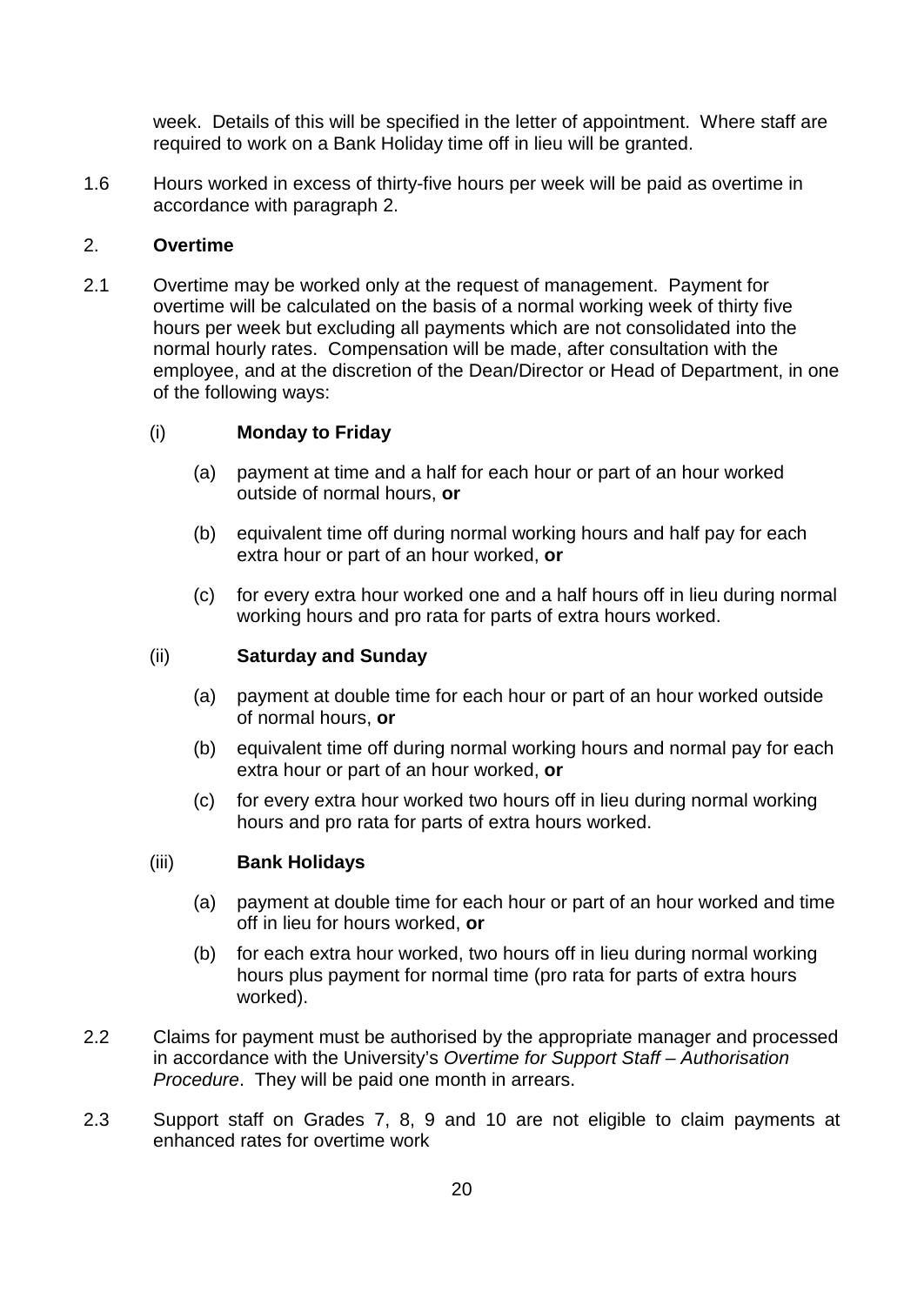- 2.4 In respect of those staff not eligible to overtime payments, however, the following claims may be made:-
	- (a) for more than two hours overtime on any one day an occasional overtime payment for that day,
	- (b) if required to return to the University after the end of the normal working hours, or to attend meetings outside normal hours, an attendance payment for each attendance plus travelling expenses in returning to the University (if money in advance for an annual season ticket has not already been claimed).

Such payments will be determined from time to time by the University. All claims for these payments must be approved by the Dean/Director or Head of Department and signed off by the Director or Deputy Director of Human Resources

### 3. **Amendments and Additions**

- 3.1 These Conditions of Service may be amended or added to by the University after consultation through the Management/Union Joint Negotiating Committee. Updated versions will be made available on the Human Resources Department web pages.
- 3.2 Staff will be notified of any amendments and additions to the Conditions of Service and the date from which the amendments and additions are to apply (such date to be no earlier than one month after the date of the notice). As from that date, the amendments and additions shall become terms of the Contracts of Employment of the members of staff concerned.

[Return to Part I](#page-1-0)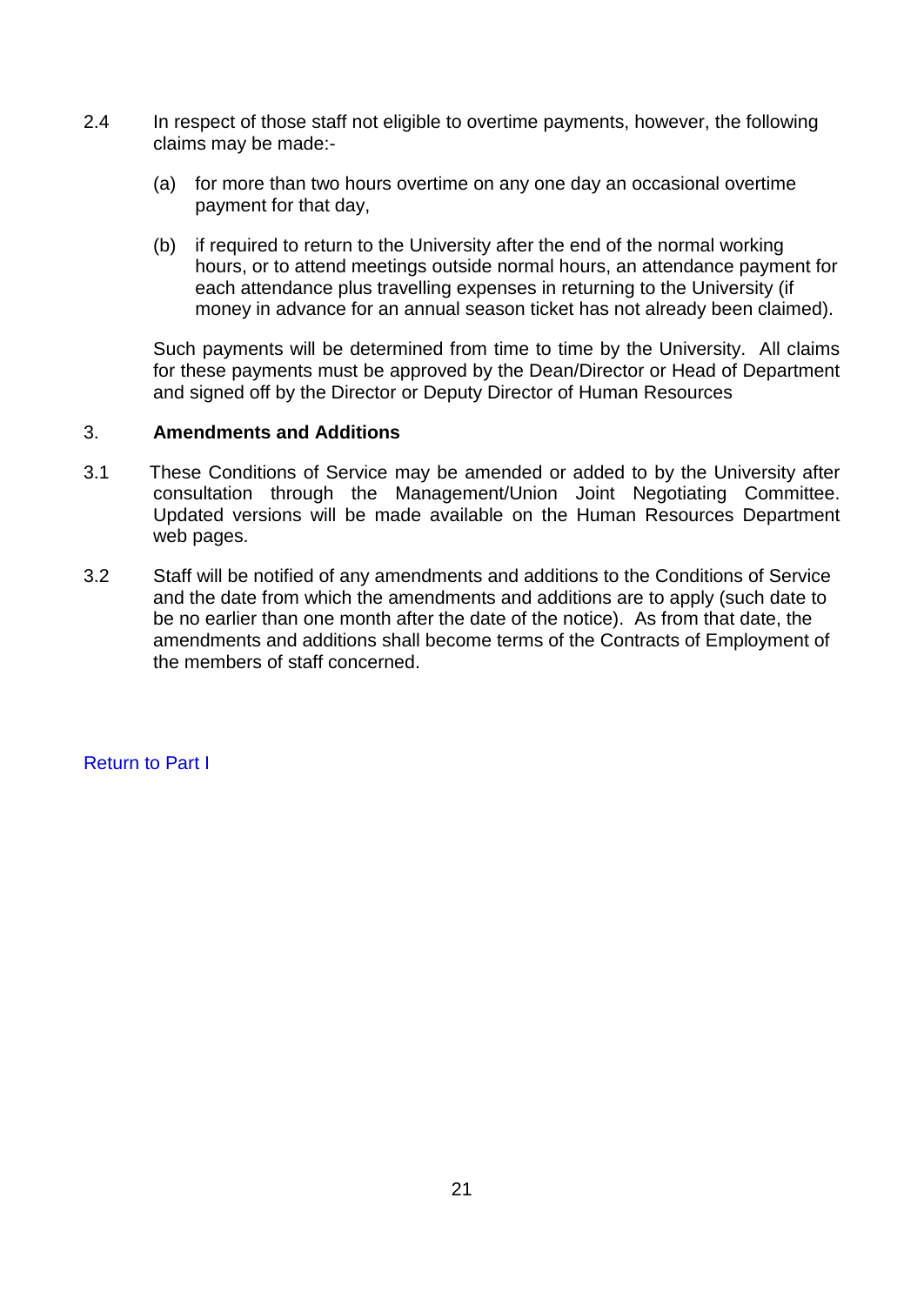### **London South Bank**

<span id="page-21-0"></span>University

### **CONDITIONS OF SERVICE FOR SUPPORT STAFF**

# **PART II**

## **For Technician Staff**

- Contents: 1. Hours of Duty and Overtime
	- 2. Protective Clothing
	- 3. Health, Hazards and Safety
	- 4. Personal Lockers
	- 5. Amendments and Additions

### **Approved by the Board of Governors of London South Bank University**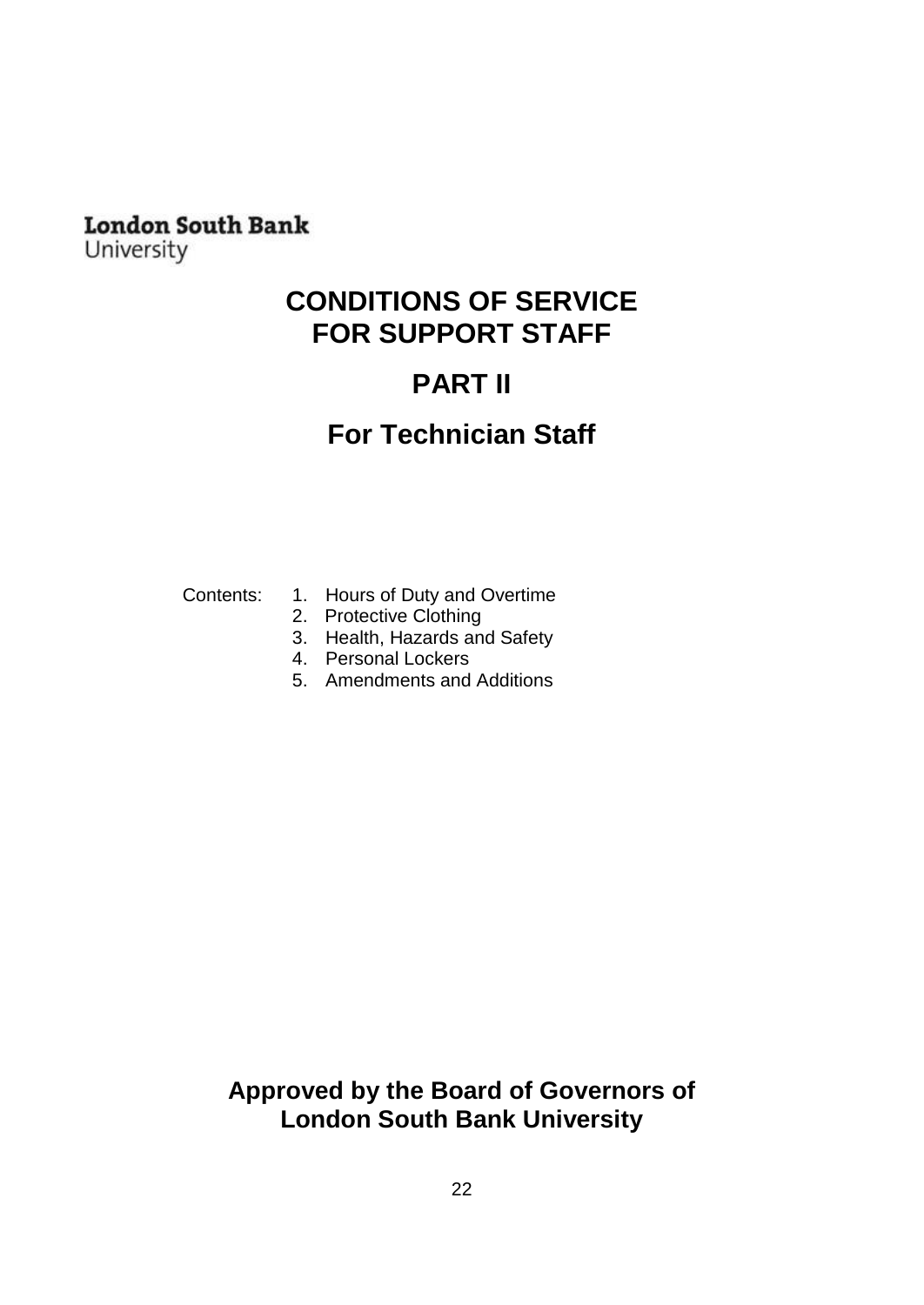### April 1995 Updated April 2007; August 2007; May 2014

### **CONDITIONS OF SERVICE FOR SUPPORT STAFF**

These conditions, together with Part I, shall apply to all staff employed as technicians who accept an offer of appointment to the service of London South Bank University (the University). A copy of these conditions shall be made available to each aforementioned member of staff of the University on offer of appointment, and such members of staff who accept appointment shall be deemed to have full notice of them.

### 1. **Hours of Duty and Overtime**

- 1.1 The normal working week shall consist of thirty five hours, exclusive of meal breaks.
- 1.2 Normal duties shall not commence before 8.00 am nor finish later than 6.00 pm and will be worked between Monday and Friday each week. A technician post may require the holder to work beyond 6.00 pm up to two evenings per week during term time for which he/she will be entitled to overtime payment of time off in lieu.

Overtime is not payable to support staff on Grades 7, 8, 9 and 10, with the exception of those staff in technician roles that were formerly on University Technician Grades.

The number of hours worked for which no overtime payment is allowed is accrued and equivalent compensatory time off is allowed as additional leave. Such leave shall not normally be taken in term time but always taken at times mutually agreed between the technician and the

Dean/Technical Services Manager/Faculty Manager/Director or Head of Department and will normally be cleared by the end of each term to avoid excessive accumulation of leave.

- 1.3 Overtime payments are only made for hours worked in excess of 36¾ hours in any week. The working of overtime is by mutual arrangement between the technician and the Dean/Technical Services Manager/Faculty Manager/Director or Head of Department and should not normally be more than two evenings per week.
- 1.4 Where overtime payments are made they are at the rate of time and a third for all work on weekdays. Time and a half is paid for work done on Saturdays, and double time is paid for Sunday work.

### 2. **Protective Clothing**

Where appropriate, the University provides, free of charge, protective clothing for technicians. The type of clothing provided depends on the circumstances of the work involved, but complies with regulations made under the Health and Safety at Work Act and other applicable legislation. All such protective clothing must be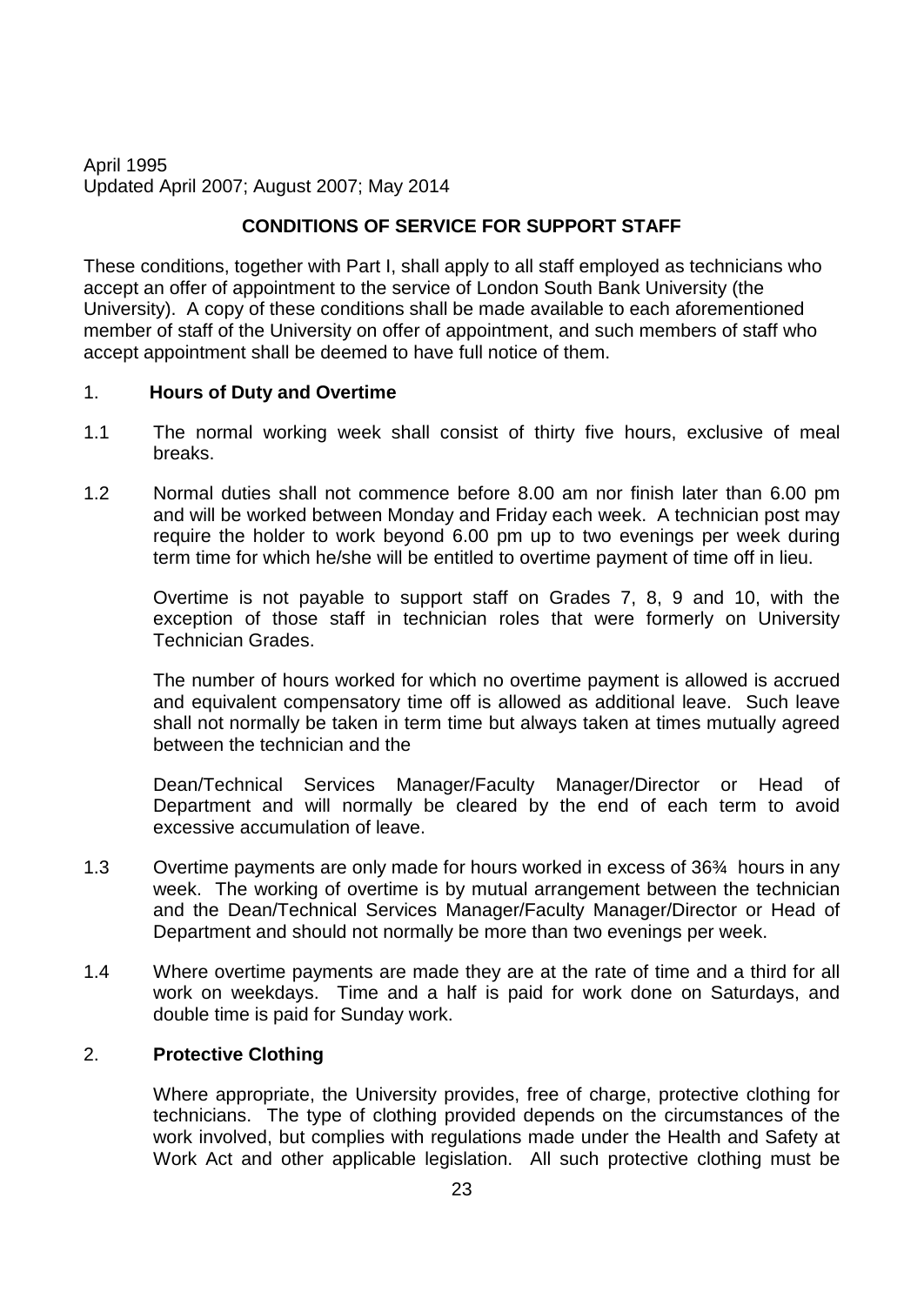returned to the School/Department when an employee leaves the service of the University.

### 3. **Health, Hazards and Safety**

Technicians are required to familiarise themselves with and to abide by all University regulations published and displayed in respect of the health and safety of the University's employees and persons using its premises. In addition, technicians must ensure that such regulations are brought to the notice of other staff working in an area or using equipment for which they have any responsibility.

### 4. **Personal Lockers**

Where appropriate, the University may provide staff in technician roles with the use of personal lockers.

### 5. **Amendments and Additions**

- 5.1 These Conditions of Service may be amended or added to by the University after consultation through the Management/Union Joint Negotiating Committee. Updated versions will be made available on the Human Resources Department web pages.
- 5.2 Staff will be notified of any amendments and additions to the Conditions of Service and the date from which the amendments and additions are to apply (such date to be no earlier than one month after the date of the notice). As from that date, the amendments and additions shall become terms of the Contracts of Employment of the members of staff concerned.

### [Return to Part I](#page-1-0)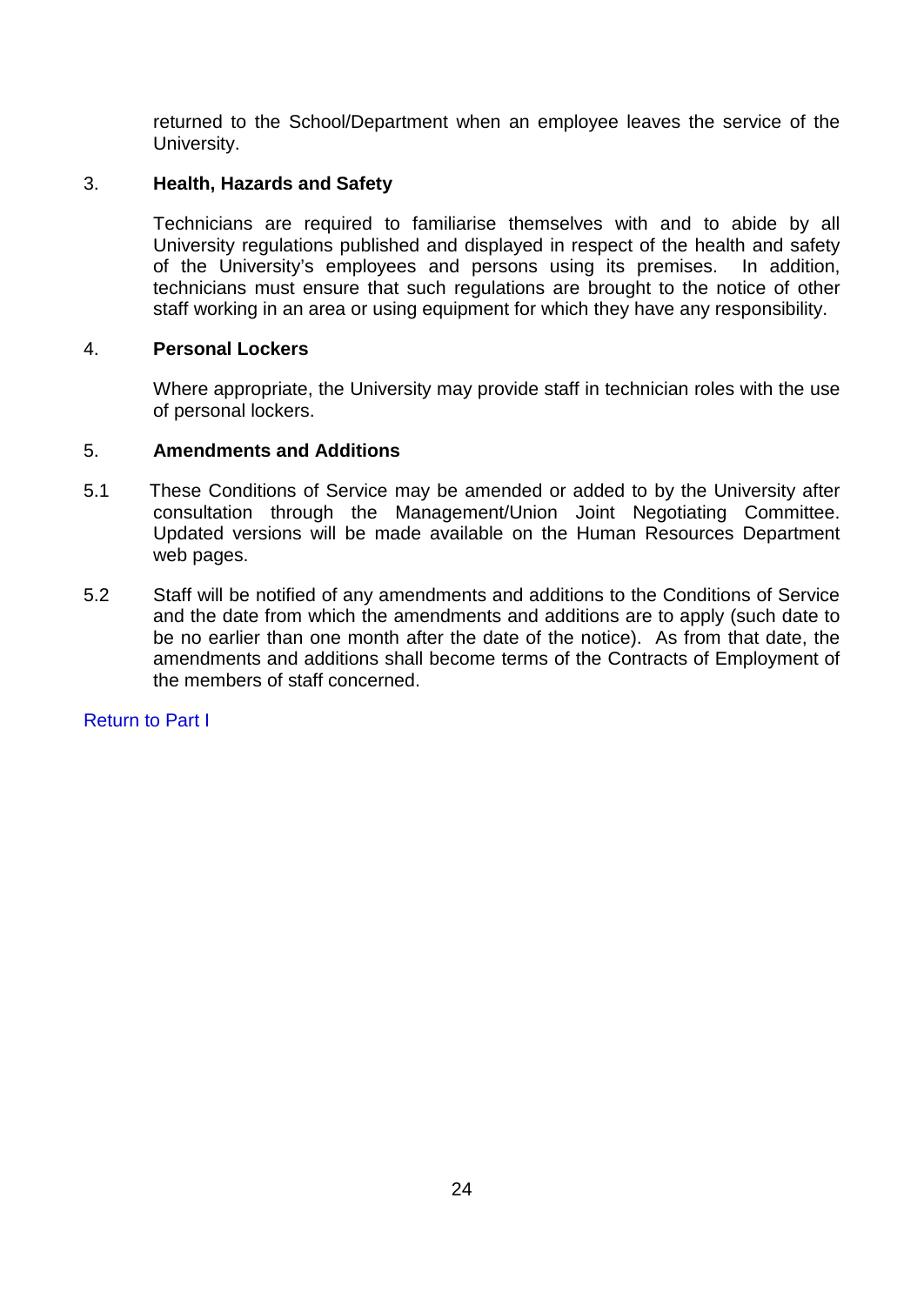# **London South Bank**

University

## **CONDITIONS OF SERVICE FOR SUPPORT STAFF**

# **PART II**

## <span id="page-24-0"></span>**Customer Care Supervisor Customer Care Team Leader Customer Care Officer**

- Contents: 1. Hours of Duty
	- 2. Overtime Arrangements
	- 3. Amendments and Additions

### **Approved by the Board of Governors of London South Bank University**

April 1995; Updated 10/97, 04/07,08/07, May 2014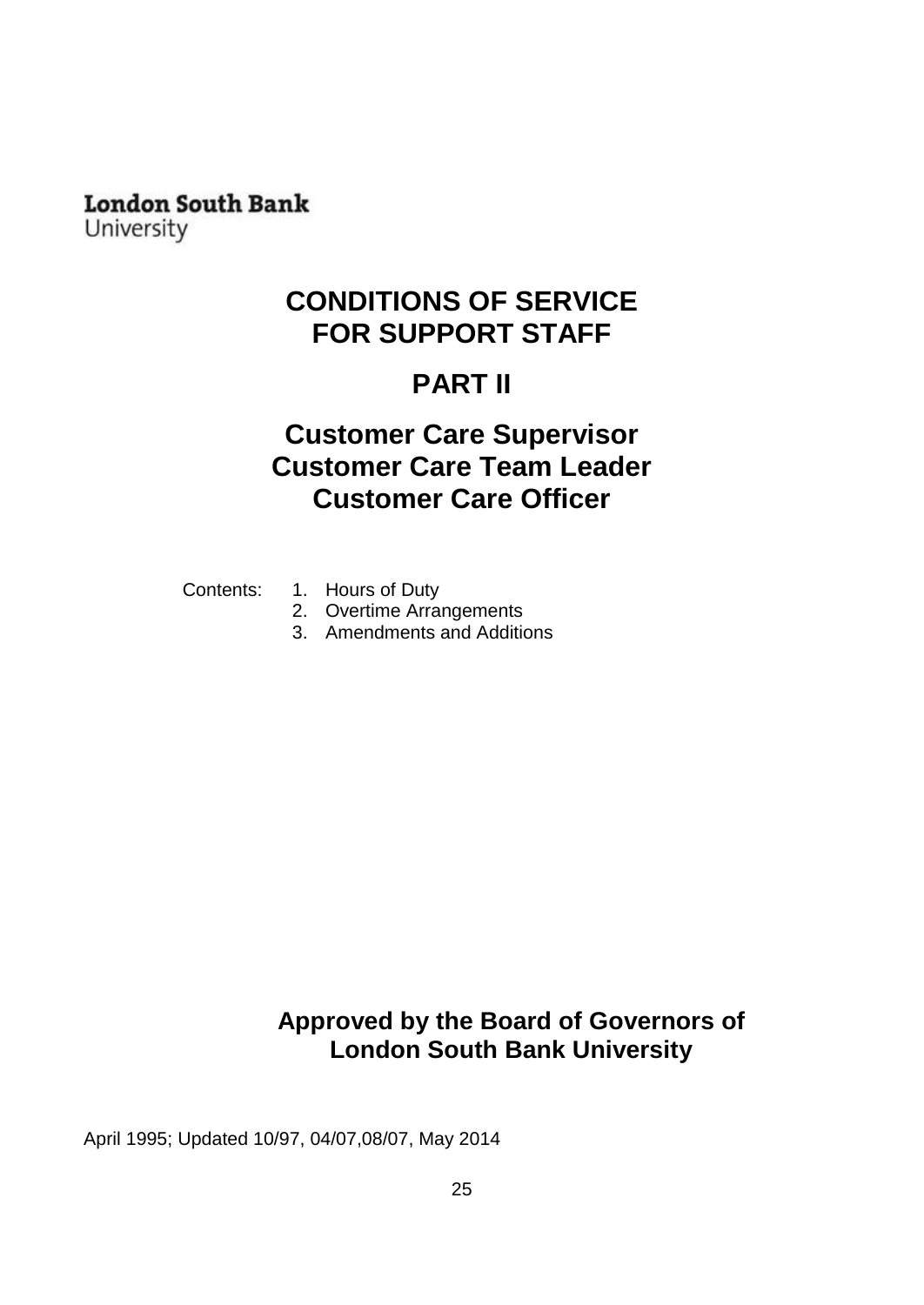### **CONDITIONS OF SERVICE FOR SUPPORT STAFF**

These conditions, together with Part I General Conditions of Service, shall apply to all Customer Care staff who accept an offer of appointment to the service of London South Bank University (the University). A copy of these conditions shall be made available to each aforementioned member of staff of the University on offer of appointment, and such members of staff who accept appointment shall be deemed to have full notice of them.

### 1. **Hours of Duty**

- 1.1 Full time hours of work are thirty five hours per week.
- 1.2 The actual hours of duty covered each day, Monday to Friday in any working week, will be dependent upon the operational requirements of the University but will normally be based on the following shift pattern:

**Shift 1 Shift 2**

Monday to Friday  $8.00 \text{ am } -4.00 \text{ pm}$  9.00 am  $-5.00 \text{ pm}$ 

Shifts will normally be on a four week rotation basis.

- 1.3 A one hour unpaid lunch break should be taken each day.
- 1.4 On those occasions when the operational needs of the University require a variation in hours to these Monday to Friday shift patterns, Customer Care staff will not be expected to start before 6.30 am or finish after 10.00 pm and, unless overtime is agreed, will not work more than a total of thirty five hours per week, as appropriate. Such occasions will also be subject to reasonable prior notice from management to be given to the individual concerned.

### 2. **Overtime Arrangements**

- 2.1 An enhanced payment or time off in lieu will be granted for hours work in excess of the basic working week Monday to Friday and for Saturday, Sunday and Bank Holiday working.
- 2.2 Compensation will be made after consultation with the employee and at the discretion of the authorising Manager, as follows:

### (i) **Monday to Friday, and Saturday**

- (a) payment at time and a half, **or**
- (b) time off equivalent to the actual overtime hours worked.

#### (ii) **Sundays**

- (a) Payment at double time, **or**
- (b) time off equivalent to the actual overtime hours worked.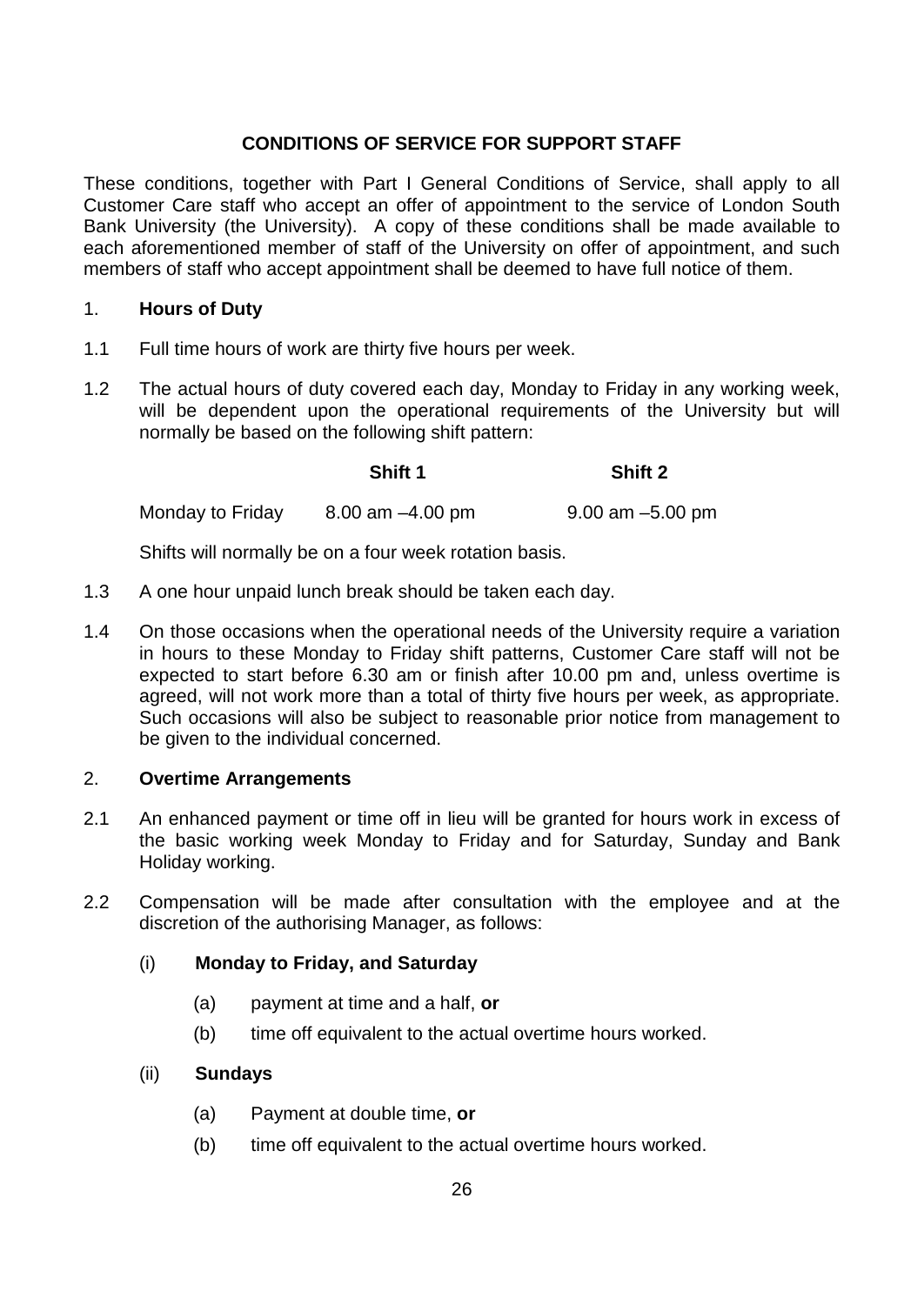### (iii) **Bank Holidays**

- (a) payment at double time, **plus**
- (b) time off equivalent to the actual overtime hours worked.

### 3. **Amendments and Additions**

- 3.1 These Conditions of Service may be amended or added to by the University after consultation through the Management/Union Joint Negotiating Committee. Updated versions will be made available on the Human Resources Department web pages.
- 3.2 Staff will be notified of any amendments and additions to the Conditions of Service and the date from which the amendments and additions are to apply (such date to be no earlier than one month after the date of the notice). As from that date, the amendments and additions shall become terms of the Contracts of Employment of the members of staff concerned.

[Return to Part I](#page-1-0)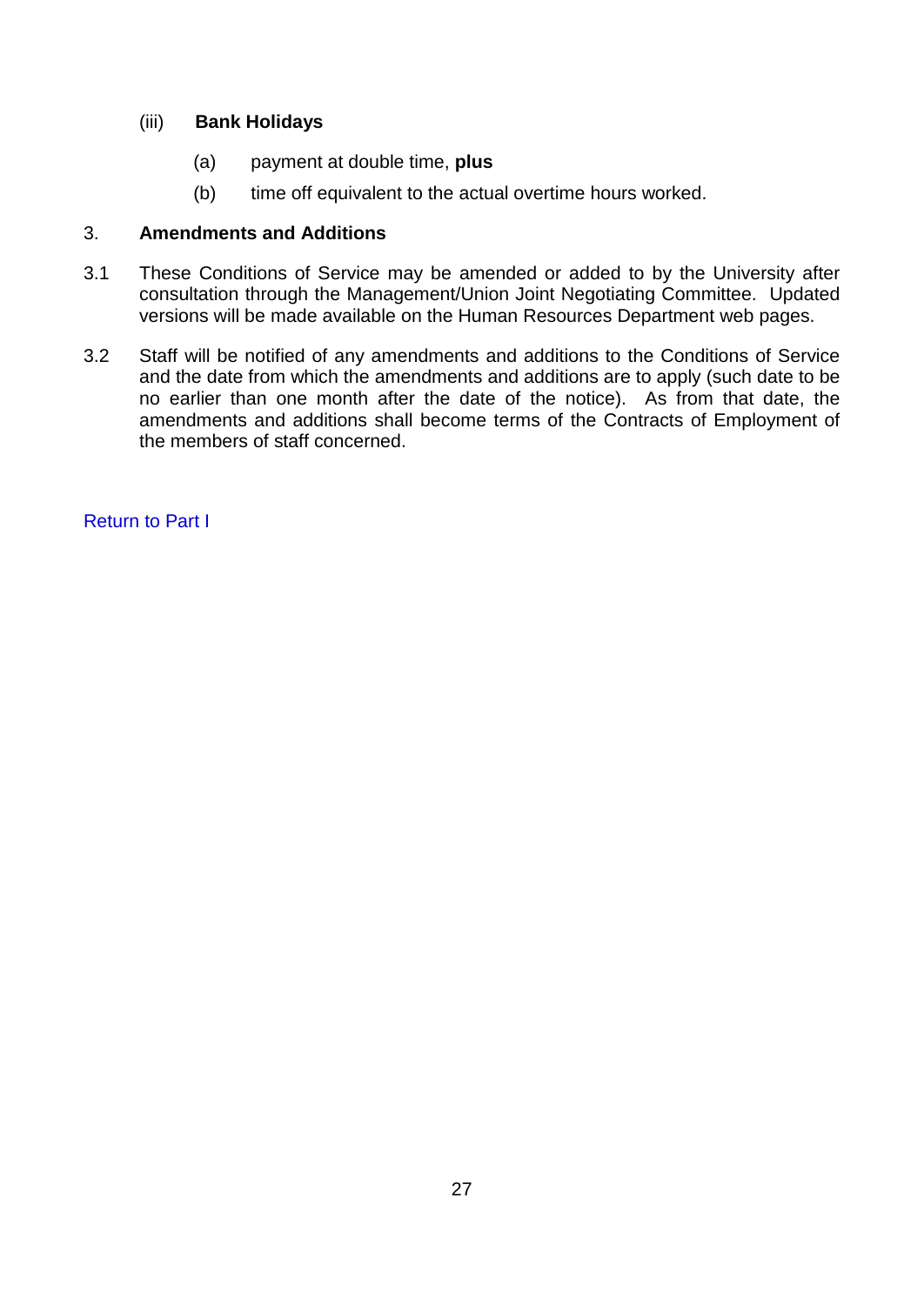### **London South Bank** University

## **CONDITIONS OF SERVICE FOR SUPPORT STAFF**

## **PART II**

### **For Maintenance Staff**

<span id="page-27-0"></span>

- Contents: 1. Hours of Duty
	- 2. Overtime Arrangements
		- 3. Amendments and Additions

### **Approved by the Board of Governors of London South Bank University**

April 1995 Updated October 1997, April 2007, August 2007, February 2013, May 2014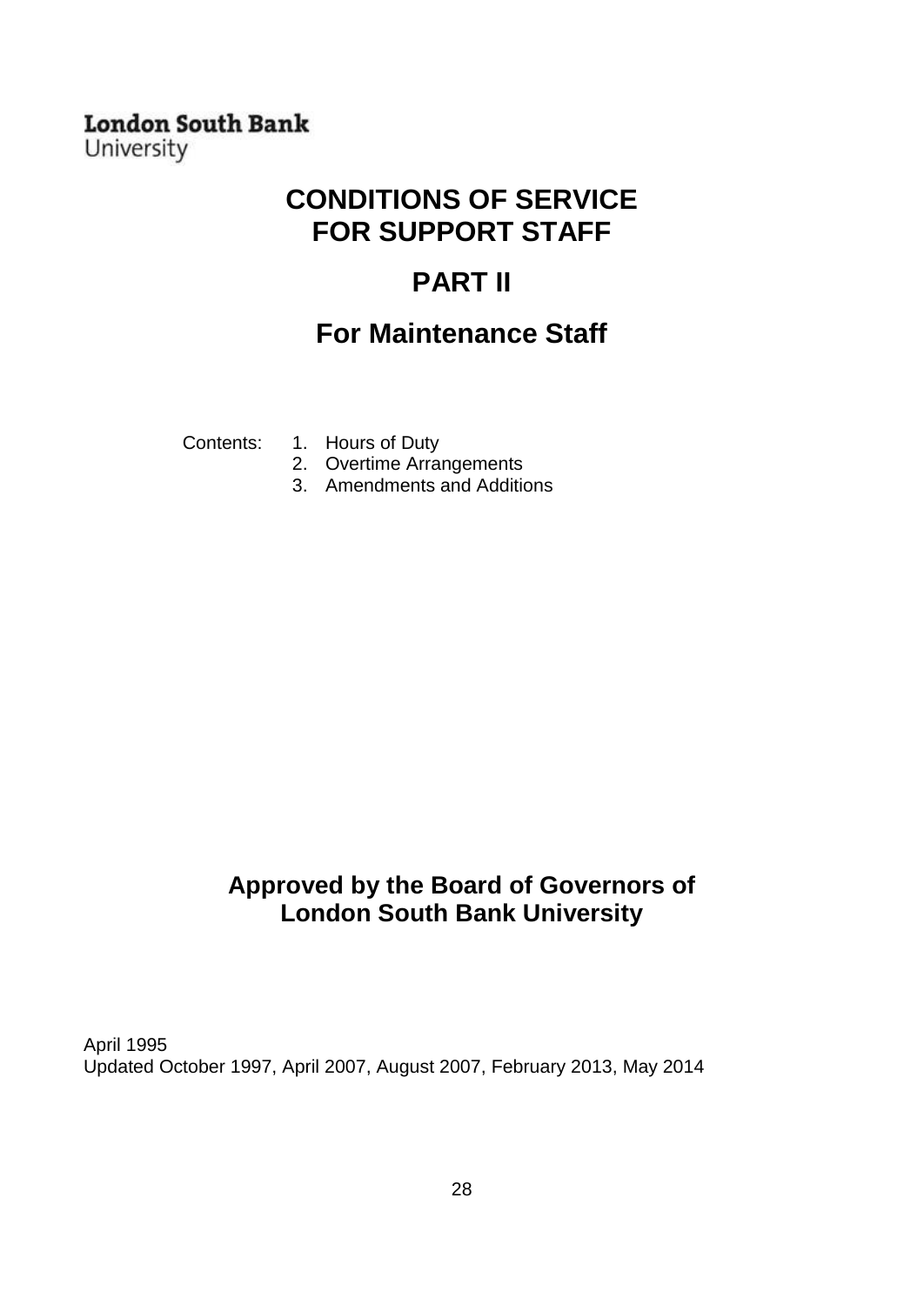### **CONDITIONS OF SERVICE FOR SUPPORT STAFF**

These conditions, together with Part I General Conditions of Service, shall apply to maintenance staff who accept an offer of appointment to the service of London South Bank University (the University). A copy of these conditions shall be made available to each aforementioned member of staff of the University on offer of appointment, and such members of staff who accept appointment shall be deemed to have full notice of them.

### 1. **Hours of Duty**

- 1.1 Full time hours of work are thirty five hours per week.
- 1.2 The actual hours of duty covered each day Monday to Friday in any working week, will be dependent upon the operational requirements of the University but will normally be based on 8.00am to 4.00pm.
- 1.3 A one hour unpaid lunch break should be taken each day.

### 2. **Overtime Arrangements**

- 2.1 An enhanced payment or time off in lieu will be granted for hours work in excess of the basic 35 hour working week Monday to Friday, and for Saturday, Sunday and Bank Holiday working.
- 2.2 Compensation will be made after consultation with the employee and at the discretion of the authorising Manager, as follows:
	- (i) **Monday to Friday, and Saturday**
		- (a) payment at time and a half, **or**
		- (b) time off equivalent to the actual overtime hours worked.

### (ii) **Sundays**

- (a) Payment at double time, **or**
- (b) time off equivalent to the actual overtime hours worked.

#### (iii) **Bank Holidays**

- (a) payment at double time, **plus**
- (b) time off equivalent to the actual overtime hours worked.

#### 3. **Amendments and Additions**

- 3.1 These Conditions of Service may be amended or added to by the University after consultation through the Management/Union Joint Negotiating Committee. Updated versions will be made available on the Human Resources Department web pages.
- 3.2 Staff will be notified of any amendments and additions to the Conditions of Service and the date from which the amendments and additions are to apply (such date to be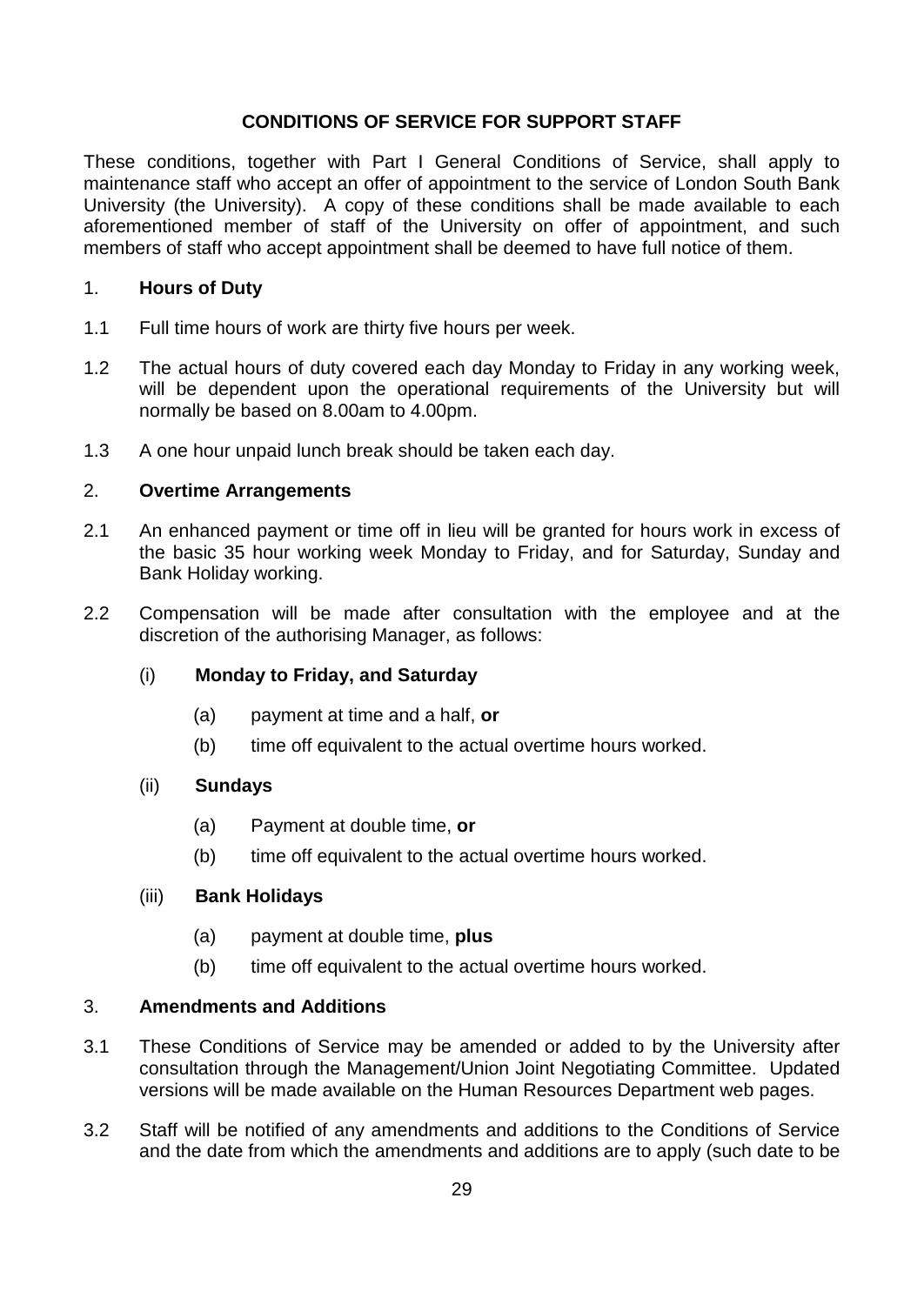no earlier than one month after the date of the notice). As from that date, the amendments and additions shall become terms of the Contracts of Employment of the members of staff concerned.

[Return to Part I](#page-1-0)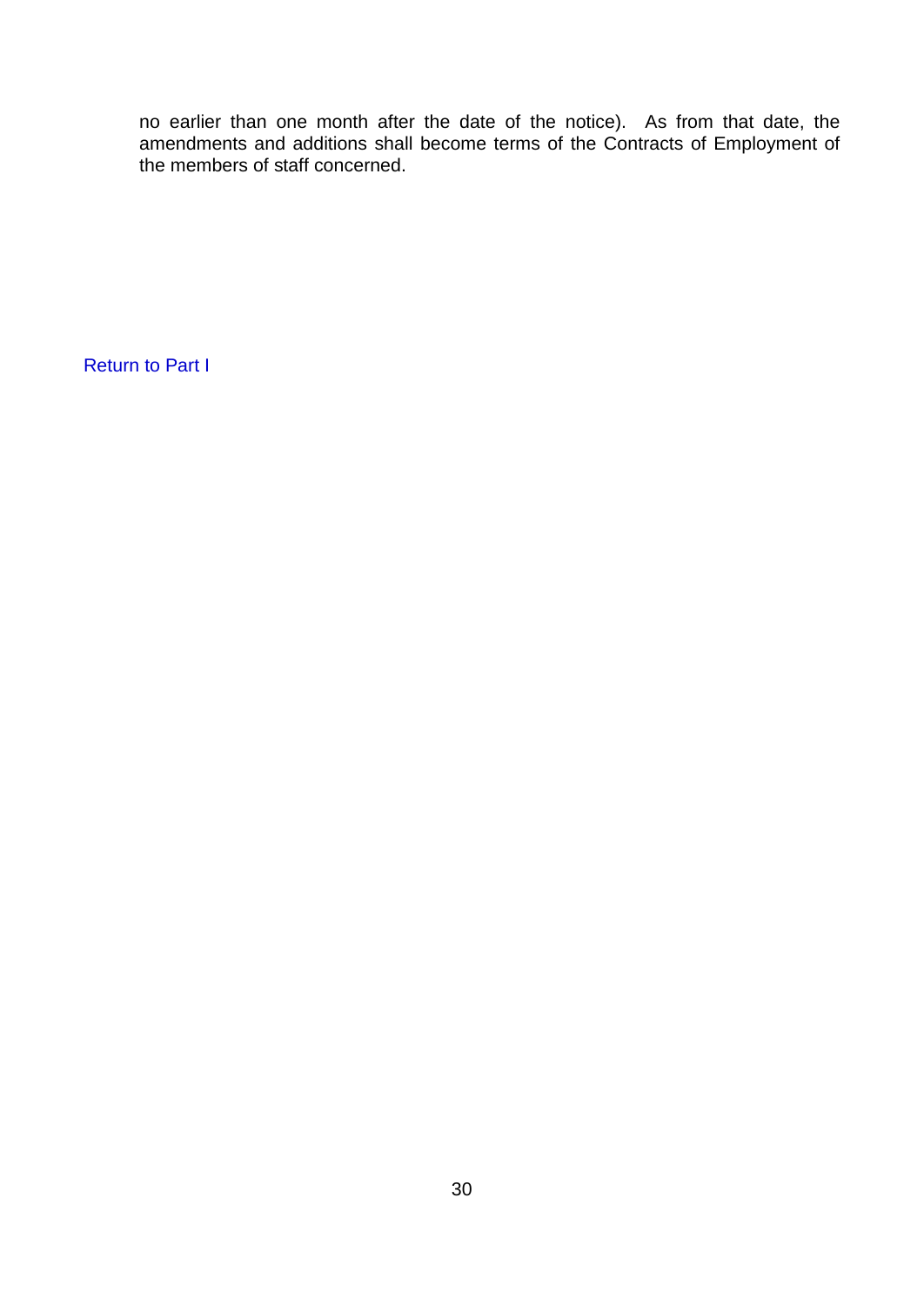### **London South Bank** University

## **CONDITIONS OF SERVICE FOR SUPPORT STAFF**

## **PART II**

## **For Technical Support Staff**

<span id="page-30-0"></span>

- Contents: 1. Hours of Duty
	- 2. Overtime Arrangements
	- 3. Amendments and Additions

### **Approved by the Board of Governors of London South Bank University**

July 1996 Updated April 2007, August 2007, May 2014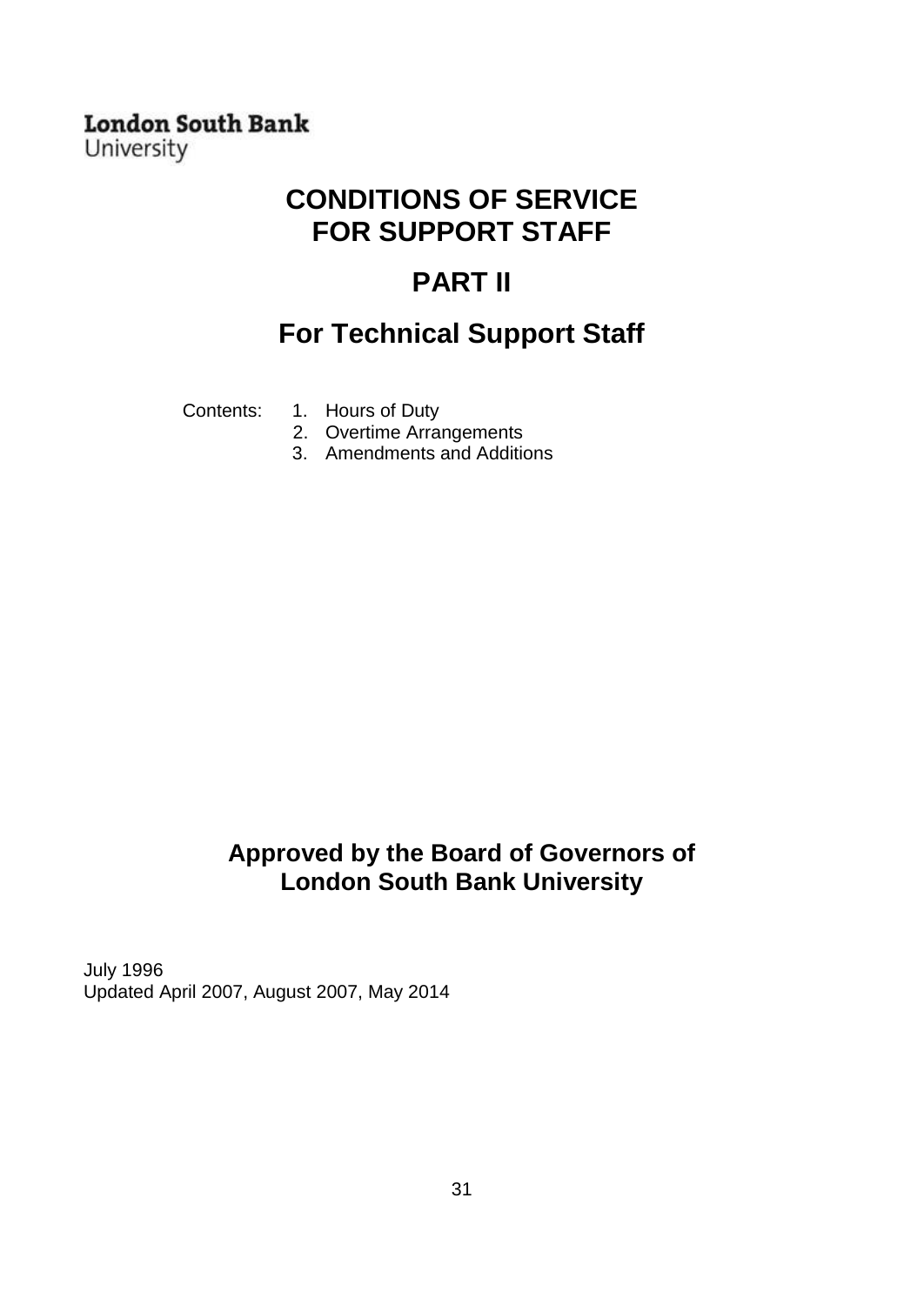### **CONDITIONS OF SERVICE FOR SUPPORT STAFF**

These conditions, together with Part I General Conditions of Service, shall apply to technical support staff who accept an offer of appointment to the service of London South Bank University (the University). A copy of these conditions shall be made available to each aforementioned member of staff of the University on offer of appointment, and such members of staff who accept appointment shall be deemed to have full notice of them.

### 1.1 **Hours of Duty**

- 1.1 Full time hours of work are thirty five hours per week.
- 1.2 A thirty minute unpaid lunch break should be taken each day by staff who are employed for four or more hours per day. A one hour unpaid lunch break should be taken each day by staff who are employed for seven or more hour per day.
- 1.3 The actual hours of duty covered in any working week will be dependent upon the operational requirements of the University and will be notified to staff by their line management.

### 2. **Overtime Arrangements**

- 2.1 An enhanced payment or time off in lieu will be granted for hours work in excess of the 35 hour basic working week Monday to Friday and for Saturday, Sunday and Bank Holiday working.
- 2.2 Compensation will be made after consultation with the employee and at the discretion of management as follows:

#### (i) **Monday to Friday, and Saturday**

- (a) payment at time and a half, **or**
- (b) time off equivalent to the actual overtime hours worked.

#### (ii) **Sundays**

- (a) Payment at double time, **or**
- (b) time off equivalent to the actual overtime hours worked.

#### (iii) **Bank Holidays**

- (a) payment at double time, **plus**
- (b) time off equivalent to the actual overtime hours worked.

#### 3. **Amendments and Additions**

- 3.1 These Conditions of Service may be amended or added to by the University after consultation through the Management/Union Joint Negotiating Committee. Updated versions will be made available on the Human Resources Department web pages.
- 3.2 Staff will be notified of any amendments and additions to the Conditions of Service and the date from which the amendments and additions are to apply (such date to be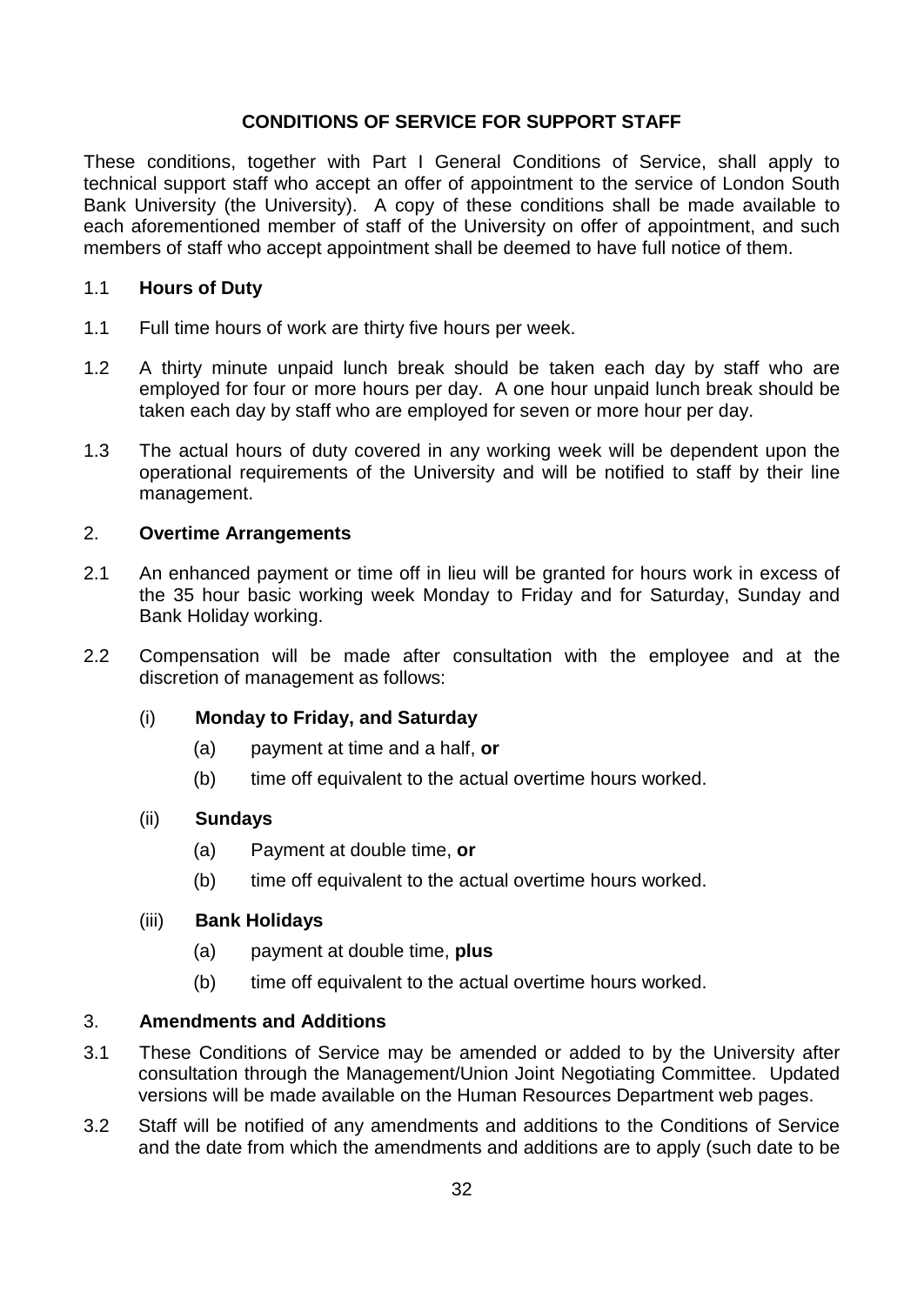no earlier than one month after the date of the notice). As from that date, the amendments and additions shall become terms of the Contracts of Employment of the members of staff concerned.

**[Return to Part I](#page-1-0)**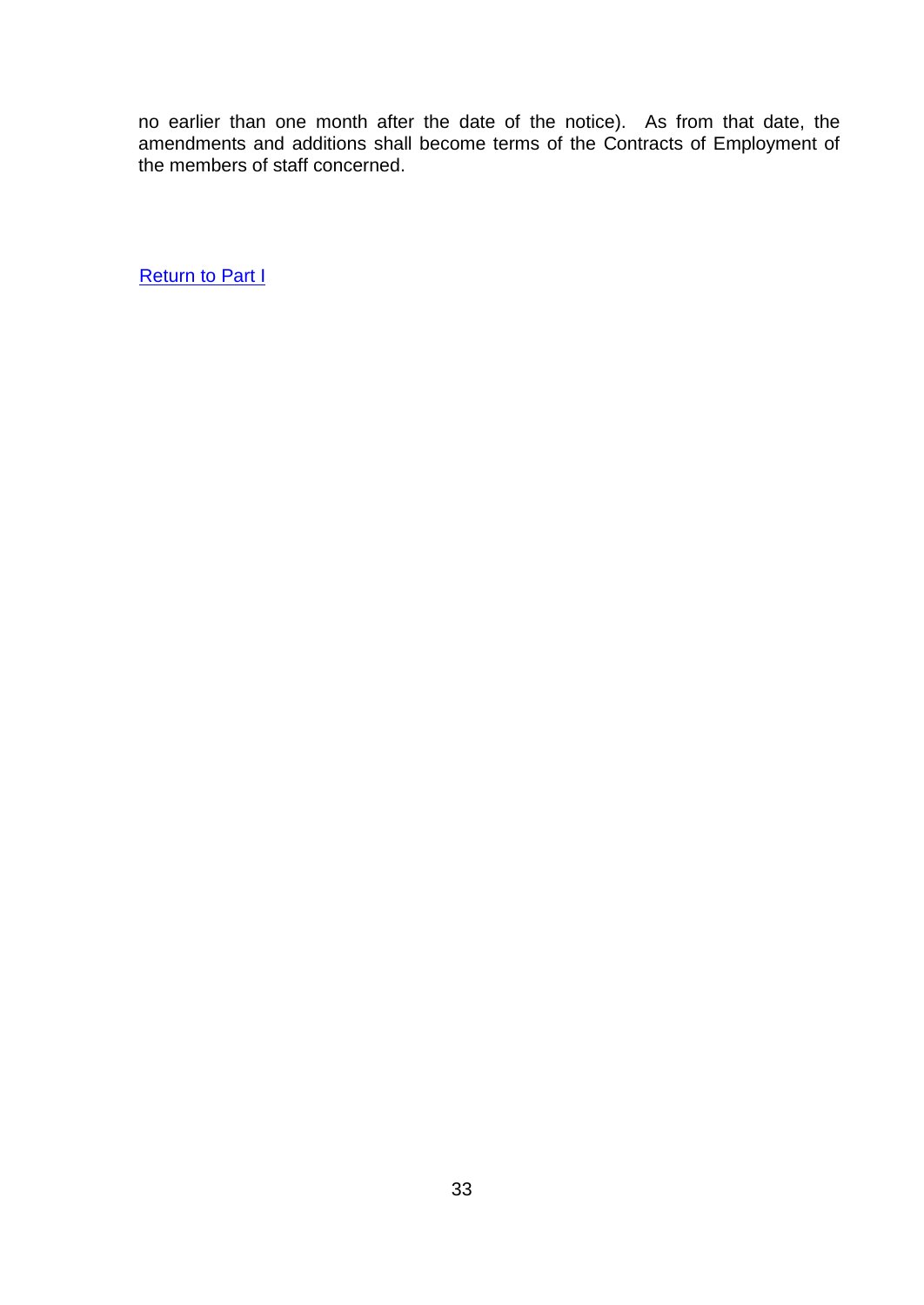### **London South Bank** University

## **CONDITIONS OF SERVICE FOR SUPPORT STAFF**

## **PART II**

# <span id="page-33-0"></span>**For Manual Workers, Library Shelvers and Recreation Assistants**

- Contents: 1. Hours of Duty
	- 2. Overtime
	- 3. Protective Clothing
	- 4. Personal Lockers
	- 5. Amendments and Additions

### **Approved by the Board of Governors of London South Bank University**

April 1995 Updated April 2007, August 2007, May 2014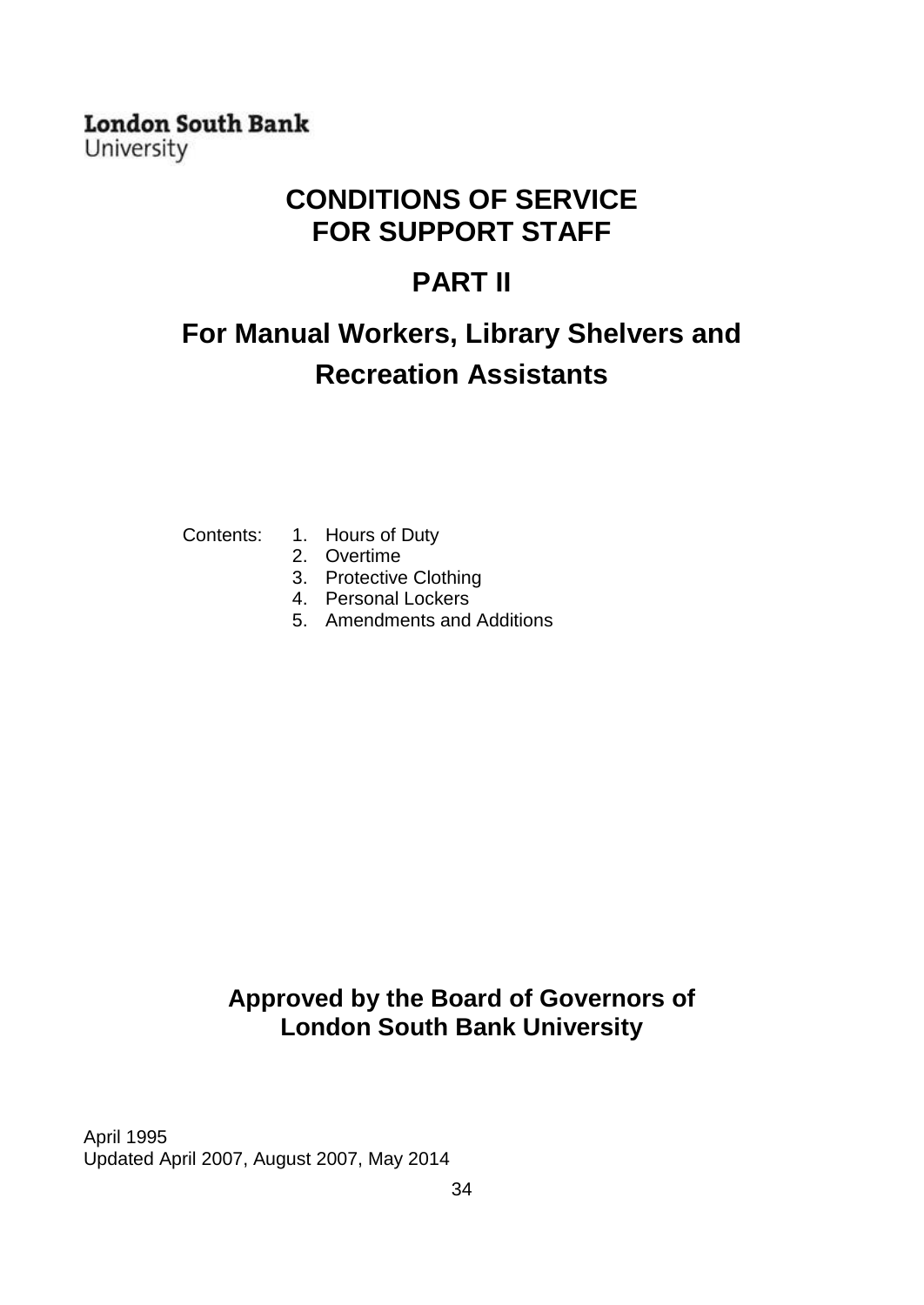### **CONDITIONS OF SERVICE FOR SUPPORT STAFF**

These conditions, together with Part I, shall apply to Manual Workers, Library Shelvers and Recreation Assistants who accept an offer of appointment to the service of London South Bank University (the University). A copy of these conditions shall made available to each aforementioned member of staff of the University on offer of appointment, and such members of staff who accept appointment shall be deemed to have full notice of them.

### 1. **Hours of Duty**

- 1.1 The normal working week for a full-time employee shall consist of thirty-five hours, exclusive of meal breaks.
- 1.2 Part-time employees are required to work a set proportion of thirty-five hours each week, as detailed in individual letters of appointment.
- 1.3 Normal duties for full-time staff shall not commence before 7.00 am nor finish later than 6.00 pm and will be worked between Monday and Friday each week.

### 2. **Overtime**

- 2.1 Overtime payments are only made for hours worked in excess of thirty-five hours in any week. The working of overtime is by mutual arrangement between the employee and his/her line manager.
- 2.2 Where overtime payments are made they are at the rate of time and a half for all work on weekdays. Time and a half is paid for work on Saturdays, and double time is paid for Sunday work and for public holidays.

### 3. **Protective Clothing**

Where appropriate, the University provides, free of charge, protective clothing for manual workers. The type of clothing provided depends on the circumstances of the work involved, but complies with regulations made under the Health and Safety at Work Act and other applicable legislation. All such protective clothing must be returned to the department when an employee leaves the service of the University.

#### 4. **Personal Lockers**

Where appropriate, the University may provide staff with the use of personal lockers.

#### 5. **Amendments and Additions**

- 5.1 These Conditions of Service may be amended or added to by the University after consultation through the Management/Union Joint Negotiating Committee. Updated versions will be made available on the Human Resources Department web pages.
- 5.2 Staff will be notified of any amendments and additions to the Conditions of Service and the date from which the amendments and additions are to apply (such date to be no earlier than one month after the date of the notice). As from that date, the amendments and additions shall become terms of the Contracts of Employment of the members of staff concerned.

[Return to Part I](#page-1-0)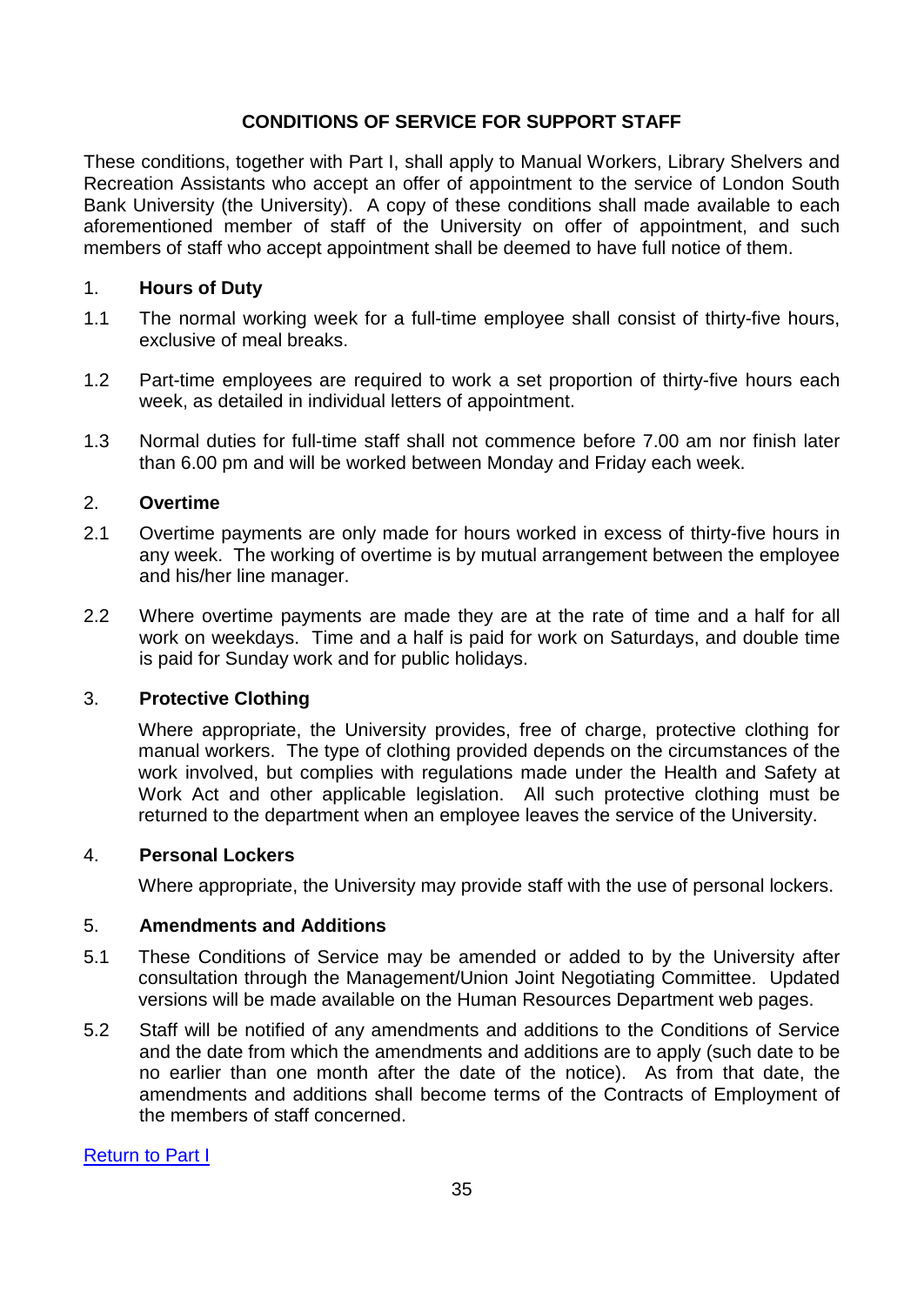These Support Staff Conditions of Service were approved by the Board of Governors, 1995 & 2008.

The parties given below agree to this document; it replaces and is in substitution of any previous Agreements between the parties.

This agreement may be varied with the agreement of both parties.

### **SIGNATORIES**

**UNISON and GMB LONDON SOUTH BANK UNIVERSITY**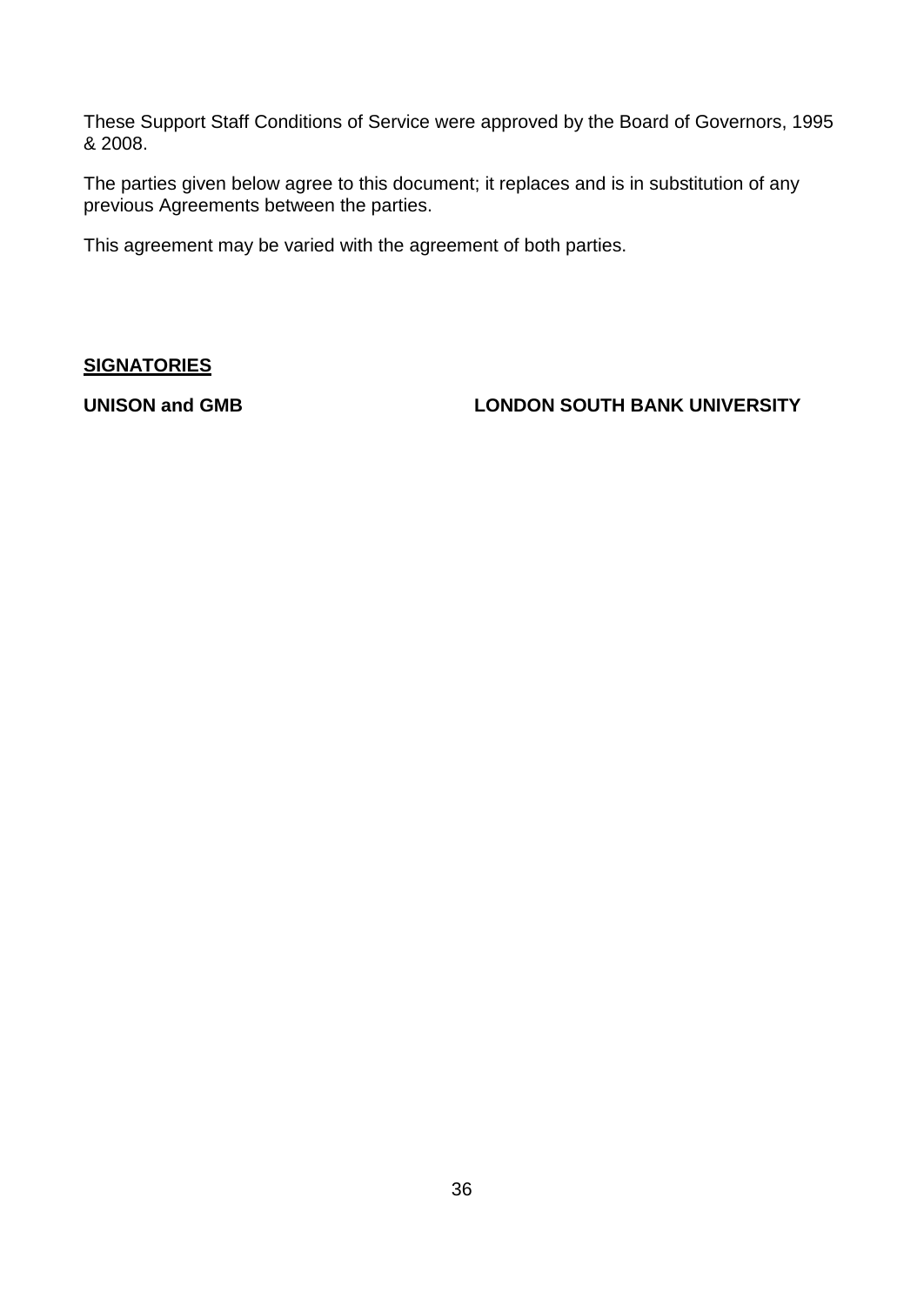### <span id="page-36-0"></span>**Associated Documents - hyperlinks**

*Adverse Travel Conditions*

*HR Business Partners and Advisers [http://www1.lsbu.ac.uk/hr/docs/hr\\_advisers.doc](http://www1.lsbu.ac.uk/hr/docs/hr_advisers.doc)*

> **Return to:** Footnote 1 **Return to:** Footnote 2

**Annex A**

*<http://www1.lsbu.ac.uk/hr/docs/adverse-travel-conditions.doc>* **Return to:** PART1 - [22. Leave of Absence](#page-15-0)

**Return to:** PART1 - [25. Discipline](#page-16-0)

**Return to:** Part1 - [21. Family Leave](#page-15-1)

*Disciplinary Procedure for Staff <http://www1.lsbu.ac.uk/hr/docs/disciplinary-procedures-updated-apr-2012.doc>*

*Discretionary & Special Leave Provisions <http://www1.lsbu.ac.uk/hr/docs/discretionary-and-special-leave-provisions.doc>*

**Return to:** PART1 - [22. Leave of Absence](#page-15-0)

*Emergency Leave for Dependants <http://www1.lsbu.ac.uk/hr/docs/emergency-leave-for-dependants.doc>*

*Equality & Diversity <http://www.lsbu.ac.uk/about-us/policies-and-initiatives/equality-and-diversity>*

**Return to: Part1 - [27. Equality and Diversity](#page-16-1)** 

*Flexible Working <http://www1.lsbu.ac.uk/hr/docs/flexible-working.doc>*

*Grievance Procedure for Staff <http://www1.lsbu.ac.uk/hr/docs/grievance-procedure.doc>*

**Health and Safety** *<http://www.lsbu.ac.uk/faculties-and-departments/professional-departments/health-and-safety>* **Return to:** PART1 - [28. Health and Safety](#page-16-3)

*Maternity and Paternity Entitlements, Adoption Leave & Pay [http://www1.lsbu.ac.uk/hr/docs/maternitypaternity-entitlements-adoption-leavepay-maternity](http://www1.lsbu.ac.uk/hr/docs/maternitypaternity-entitlements-adoption-leavepay-maternity-cover.doc)[cover.doc](http://www1.lsbu.ac.uk/hr/docs/maternitypaternity-entitlements-adoption-leavepay-maternity-cover.doc)*

> **Return to:** PART1 - [18. Maternity Leave and Pay](#page-12-0) **Return to:** PART1 - [19. Paternity Leave and Pay](#page-14-0) **Return to:** PART1 - [20. Adoption Leave and Pay](#page-14-1)

*Parental Leave <http://www1.lsbu.ac.uk/hr/docs/parental-leave.doc>*

**Return to: Part1 - 21. [Family Leave](#page-15-1)** 

Return to: Part1 - [21. Family Leave](#page-15-1)

**Return to:** PART1 - [26. Grievance](#page-16-2)